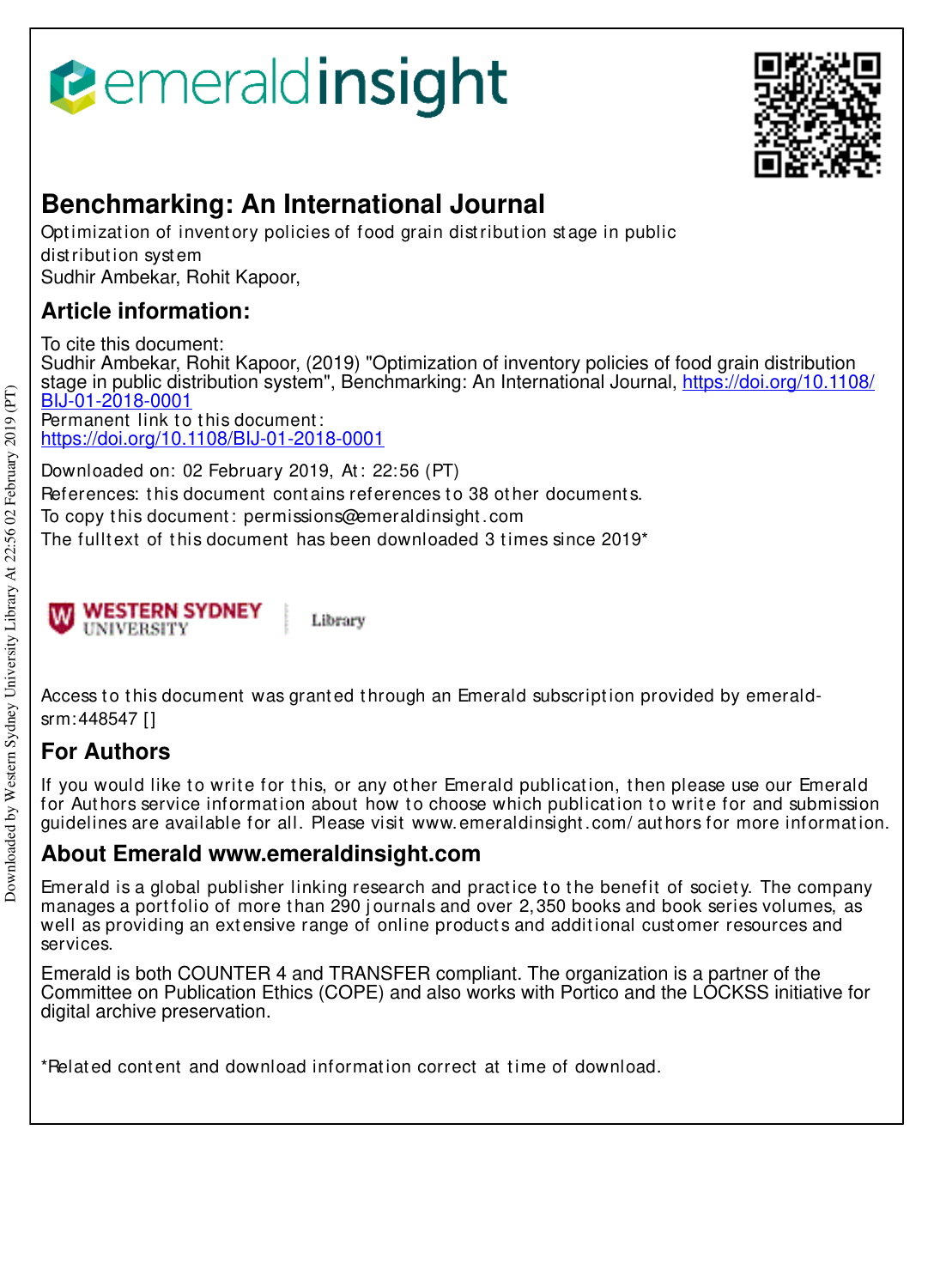## Optimization of inventory policies of food grain distribution stage in public distribution system

Sudhir Ambekar *School of General Management, National Institute of Construction Management and Research* – *Pune, Pune, India, and* Rohit Kapoor

*Indian Institute of Management Indore, Indore, India*

#### Abstract

Purpose – The purpose of this paper is to model the distribution stage of the public distribution system (PDS) and optimize the inventory policy during this stage of the PDS to address some of the inefficiencies present in the system. This study models this supply chain as a multistage supply chain consisting of storage depots, issue centers, fair price shops and card holders.

**Design/methodology/approach** – A two-stage modeling approach is used to model the distribution stage in the PDS. In the first stage, the authors developed a simulation model for periodic review-based stock policy with appropriate assumptions. This helped minimize the total supply chain cost (TSCC). The TSCC consists of three cost elements, namely, ordering cost, holding cost and shortage cost. These three cost elements, in turn, depend on inventory policy parameters, such as review periods and base stock levels, at various echelons. In the second stage, a Genetic Algorithm based optimization approach was used.

Findings – A set of optimal policy parameters was identified. It is observed that base stock levels at issue centers are higher as compared to those in the FPS and the TSCC is less in scenario, when backorder cost is equal to the holding cost.

Practical implications – Present study will be useful to policy makers in improving PDS performance. This optimization of inventory policies helps actors in the PDS supply chain to choose appropriate policy parameters in the present inventory policy so as to reduce the overall distribution cost.

**Originality/value** – Unlike the previous researchers who examined the PDS from the social security perspective and tried to address specific problems to improve functioning of the PDS, this study looked at the problem as a supply chain-related problem and optimized the inventory parameters in one of the subsets of the PDS supply chain.

Keywords Simulation, Genetic algorithm, Inventory policy, Public distribution system

Paper type Research paper

#### 1. Introduction

In the recent past, the focus of the society worldwide has been on providing adequate food of a good quality to the population. The prevalence of food inadequacy poses immense problems in most of the underdeveloped and developing nations. These problems relate to production, availability, wastage, and increasing food prices and can be attributed to complex multi-echelon food supply chains. These chains consist of four tiers, namely, producers, processors/distributors, retailers and customers. They are characterized by a large variety of products that are produced at different time periods, variation in demand pattern in terms of geography, uncertainty in the supply, and a time lag between production and consumption. There is also a variation in the mode of transportation used, inventory positions, and supply lead time (Lowe and Perckel, 2004; Kumar and Nigmatullin, 2011; Vlajic *et al.*, 2013). This variability in a food supply chain impacts all its stakeholders.



The authors wish to thank the anonymous referees and the editors for their valuable feedback, which significantly improved the positioning and presentation of this paper.

Received 26 May 2017 Revised 1 January 2018 4 June 2018 Accepted 20 June 2018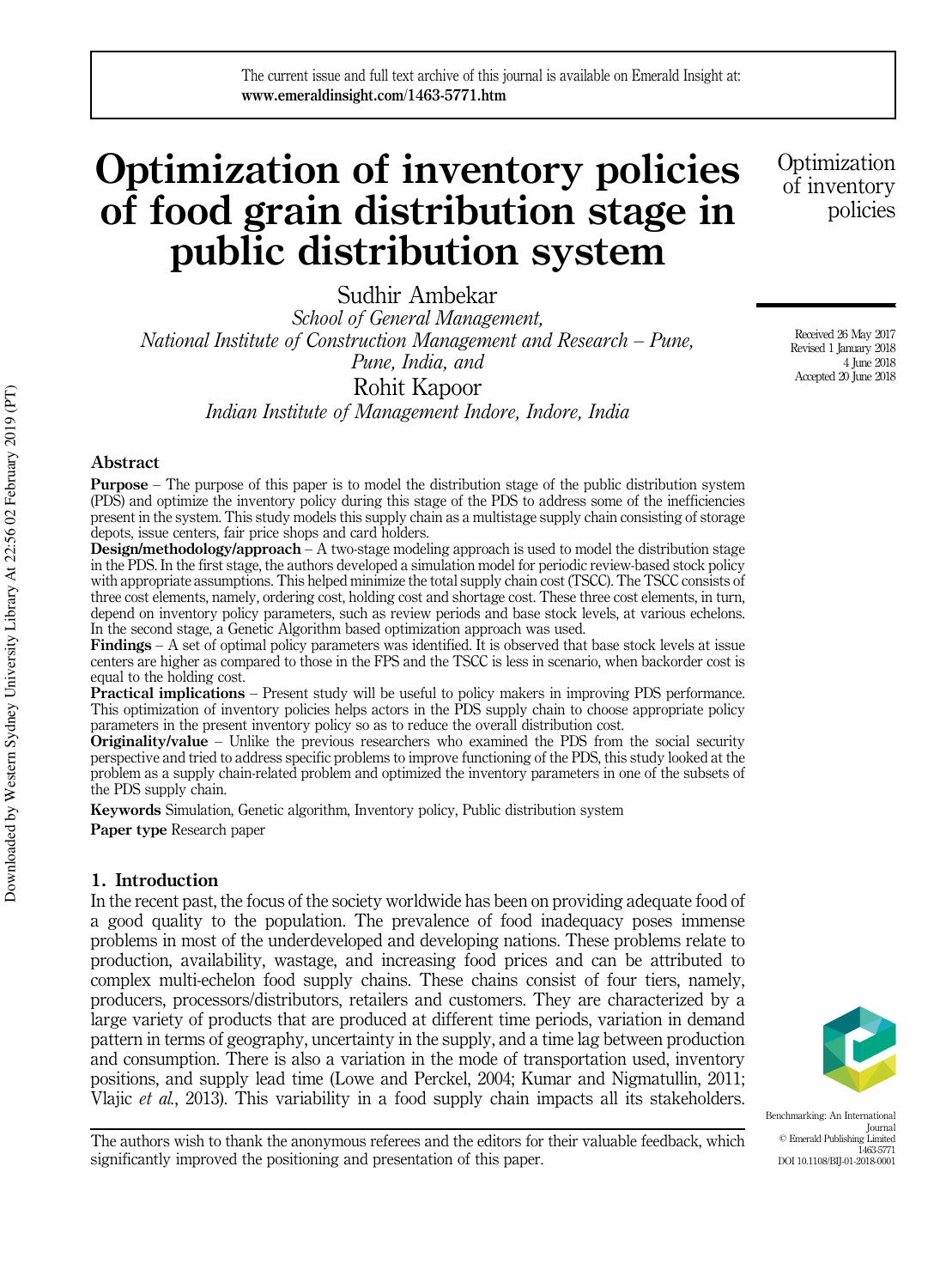The primary producers of food (farmers) suffer due to price variations, buyers (population at large) suffer as a result of unavailability and high prices and governments face problems associated with modifications in their food policies. Governments thus intervene in the food market as a reaction to these uncertainties and for enhancing the well-being of people. The intervention takes place at different stages/levels of the food supply chain and depends on the food policy of the governments. This includes policy of direct intervention through buying, storing, and distributing the food and policy of indirect intervention through subsidies. The major intervention is in the form of buying and maintaining national food stocks; buying, storing and distributing food (including targeted distribution, mid-day school meal and cooked food distribution through people's restaurants); and providing cash subsidies including conditional cash transfers (Ambekar *et al.*, 2015; Demeke *et al.*, 2009).

One of the major food security policies is run in India and was enacted in 2013 by the government through the National Food Security Act (2013). This policy necessitates that food grains be distributed at a subsidized price to almost 75 percent of the rural and 50 percent of the urban population (http://dfpd.nic.in/nfsa-act.htm). This distribution of food grains is through a mechanism popularly known as a public distribution system (PDS). The PDS is in operation at all stages of the food value chain.

The PDS is essentially involved in procurement, storage, and distribution of wheat and rice through different government agencies. The PDS covers about 23.5 percent of the rural and about 18 percent of the urban rice market and 14.6 percent of the rural and 9 percent of the urban wheat market (NSSO Survey, 2013). The share of the PDS is further increased due to the implementation of the National Food Security Act (2013). Procurement and storage are a large responsibility of the central government and are achieved through the Food Corporation of India (FCI). The FCI procures and stores food grains for further distribution through state government agencies. State government agencies/offices allocate food grains received from the FCI to fair price shops (FPSs) for the final delivery to beneficiaries. The PDS involves total 11,648 storage depots managed by different agencies such as FCI, central warehousing corporation, state warehousing corporation, regional co-operative marketing society, regulated market committee, private operators, etc. with total storage capacity of 57,662,363 metric tons of food grains (https://www.pdsportal.nic.in/ReportsView.aspx?rid=8). It distributes food grains to 2,320 lakhs households/8,134.92 lakhs individuals (http://dfpd.nic.in/1sGbO2 W68mUlunCgKmpnLF5WHm/bulleten-151117.pdf ) through 5.47 lakhs FPSs managed by private operators, cooperatives, women's self-help groups, village panchayats, urban local bodies and other self-help groups in 33 States/UTs spread across India (annual report, department of food and public distribution, 2015–2016; http://dfpd.nic.in/1sGbO2 W68mUlunCgKmpnLF5WHm/AR-2015-16-ENG.pdf). Thus, it makes this chain a complex structure because of its objectives and size, number of different schemes implemented, and the number of actors involved (Ambekar *et al.*, 2015). There is a large time gap between the procurement and distribution of food grains. Out of 280.23 lakh MT of procured wheat (2014–2015) and 318.40 lakh MT of procured rice (2013–2014), only 292 lakh MT of wheat and 291 lakh MT of rice were distributed by state agencies. Moreover, about 250.91 lakh MT (46.7 percent) of food grain was diverted out of the system in 2011–2012 (Gulati and Saini, 2015). Further, there was 4,320 tonnes of damaged/non-issuable food grains with the government in 2015–2016. Further, the government spend Rs107,075.85 crore on the food subsidy in 2015–2016 (annual report, department of food and public distribution, 2015–2016; http://dfpd.nic.in/1sGbO2 W68mUlunCgKmpnLF5WHm/AR-2015-16-ENG.pdf ) but only 16 percent reached to the targeted population (Kattumuri, 2011). This raises questions about the efficiency of this supply chain. Researchers have attributed this mismatch to many issues. These issues are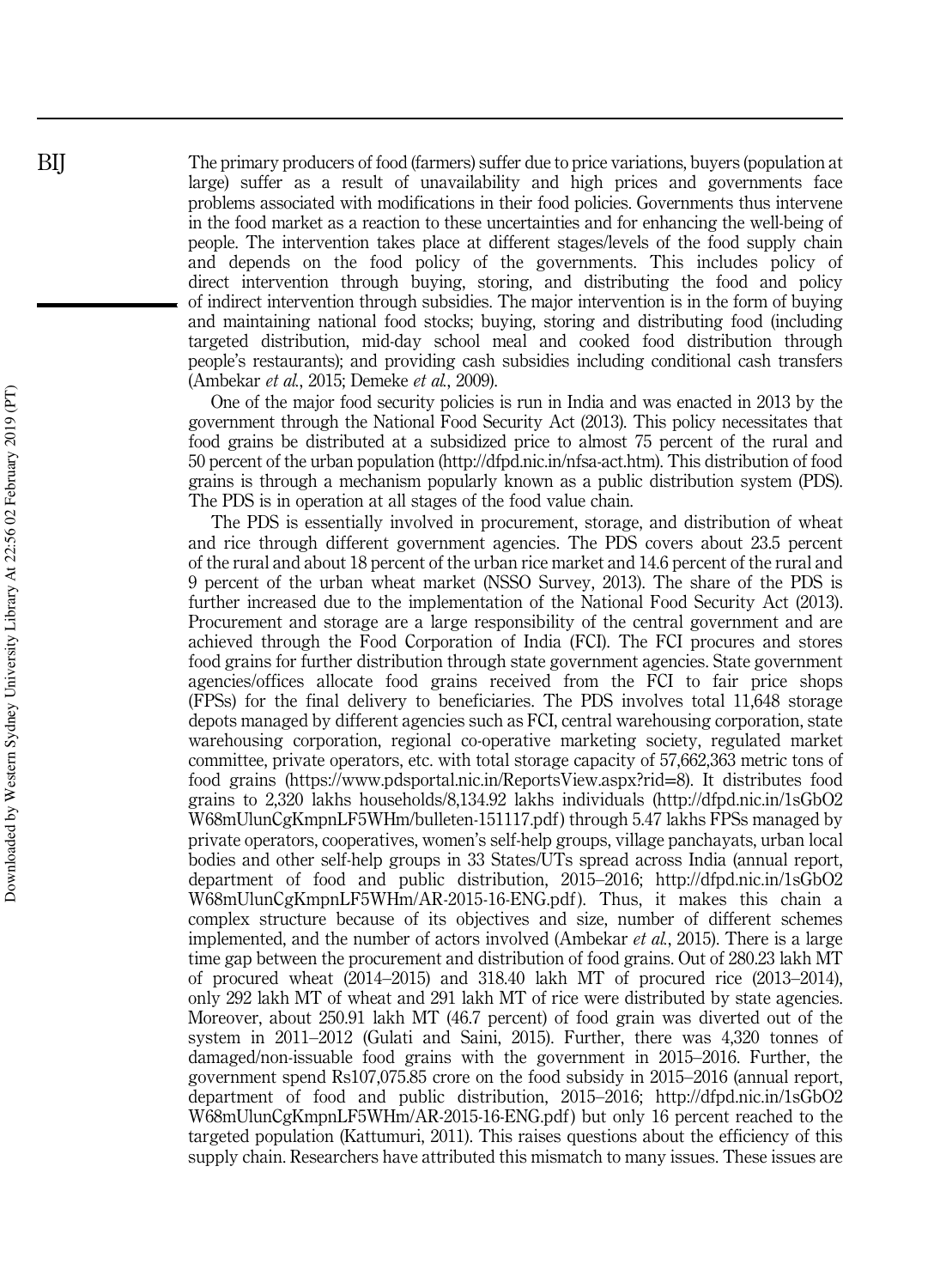related to administration of the PDS and also those related to the present supply chain of the PDS (Ambekar *et al.*, 2015). Many steps have been undertaken by the Government of India for strengthening the PDS administration. Further, they have also suggested changes in the stocking and movement policies used for food grains in the PDS (Report of High Level Committee, 2015). Thus, there is a need to focus on the operational practice followed in the PDS supply chain. It is essential to optimize the operations at all stages of the PDS supply chain. The overall supply chain can be made more efficient through improvements in the micro-level practices of PDS supply chain so as to get practical solutions or through an integrated model that will capture the interaction between all actors involved in procurement, storage and distribution operations. A major improvement in the system can be achieved by implementing an optimized inventory policy at the distribution stage. This will not only minimize the distribution cost but will also help in deciding stock levels at different storage depots in the PDS.

In this study, we developed a simplified and usable model for the distribution stage of the PDS supply chain to minimize the total distribution cost. We used simulation optimization via the Genetic Algorithm (GA) on a C programming platform for modeling the distribution. We preferred GA because of its ability to handle complex real-life problems and can efficiently handle large inventory optimization problems involving many agencies at different levels of supply chain (Paul and Rajendran, 2011). Further, Daniel and Rajendran (2005) successfully used GA for optimizing the base stock levels in a single-product serial supply chain. However, their model does not consider review periods and is more generic. We used a similar approach for GA for this specific problem and also considered the review period as an optimization parameter.

The expected output of this model is optimized inventory policies (base stock level and review period) in the PDS distribution. An iterative process is used for getting optimized inventory polices at all stages of PDS distribution. A two-stage modeling approach was adopted for this purpose. In the first stage, a simulation model was developed for periodic review-based stock policy with appropriate assumptions. The objective here was to minimize the Total Supply Chain Cost (TSCC). The TSCC consists of three cost elements: ordering cost; holding cost; and shortage cost. The three cost elements, in turn, depend on inventory policy parameters such as review periods and base stock levels at various echelons. In the second stage, a GA-based optimization approach was used. The GA implementation is based on simulation for a given set of policy parameters. The aim of the GA is to identify an optimal set of policy parameters of the system. In particular, our model will be helpful in:

- (1) analyzing the impact of various inventory-related costs on inventory policies (base stock levels and review periods) at all stages of food grain distribution;
- (2) deciding about the stock levels to be maintained in storage depots;
- (3) deciding about the transportation requirements between procurement center and storage depots and inter-depot food grain movement requirements; and
- (4) comparing variations in stocking polices and inventory costs of the PDS distribution.

Unlike the previous researchers who examined the PDS from the social security perspective and tried to address specific problems to improve the functioning of the PDS, we looked at the problem as a supply chain-related problem and optimized the inventory parameters in one of the subsets of the PDS supply chain. As a result, present study will be useful to policy makers in improving PDS performance. This optimization of inventory policies helps actors in the PDS supply chain to choose appropriate policy parameters in the present inventory policy so as to reduce the overall distribution cost. Further, this study can be used by researchers working in the area of food security as a starting point to look at the problem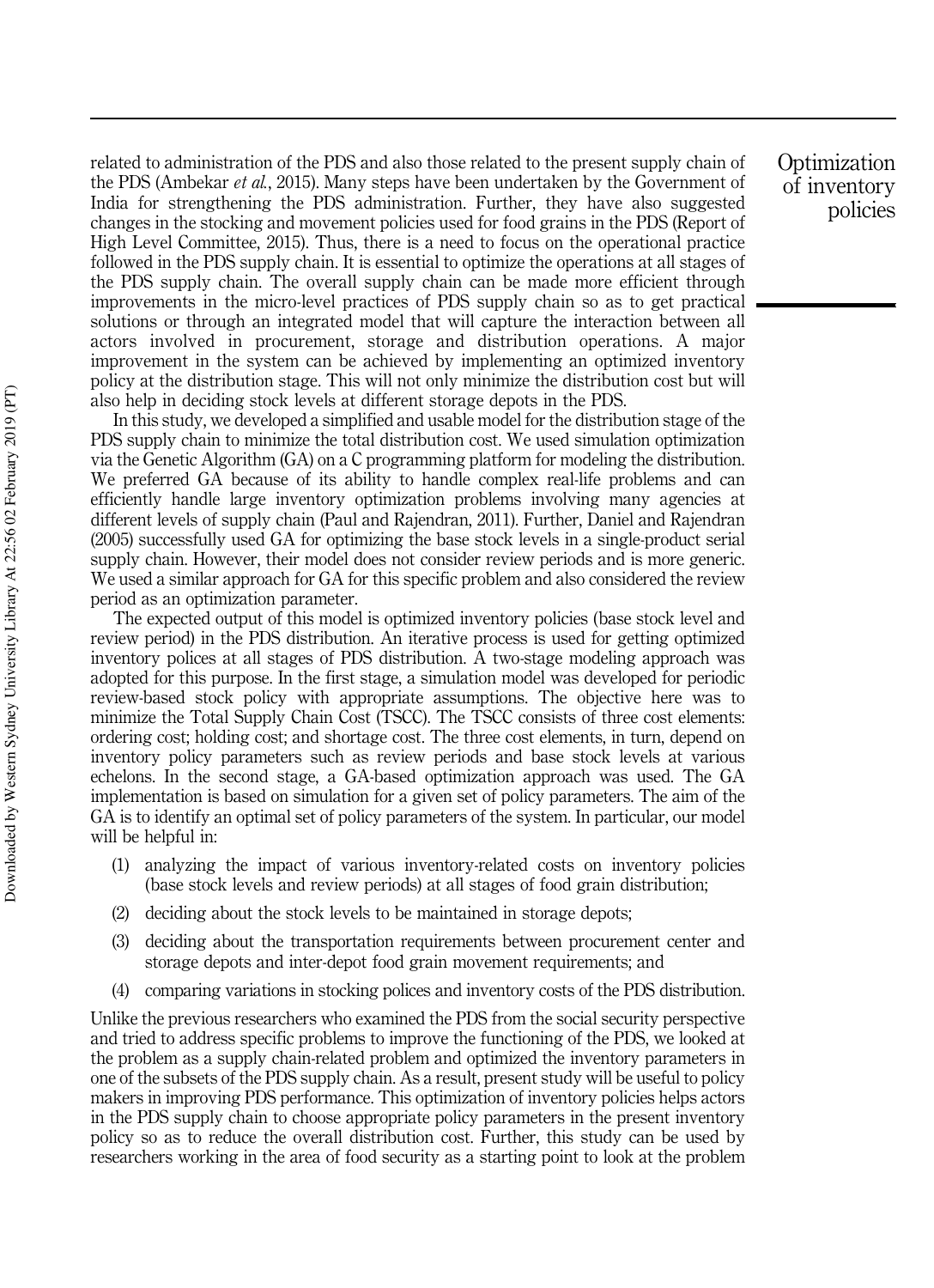from the supply chain angle. This study also contributes in a small way to the supply chain domain by providing a practical application of a commonly used optimization tool.

The rest of this paper is structured as follows: Section 2 provides the related literature. Section 3 presents our proposed model and the research setting, formulates the problem, and describes the implementation process. Section 4 reports our findings and provides a discussion on its implication for the PDS distribution. Finally, Section 5 concludes the study and presents future research directions.

#### 2. Related literature

The PDS is implemented in India with the Noble objectives of providing food grains at an affordable price, providing minimum prices to farmers and maintaining buffer stocks for an emergency (Ambekar *et al.*, 2015, annual report Department of Food and Public Distribution, 2015–2016; http://dfpd.nic.in/1sGbO2W68mUlunCgKmpnLF5WHm/AR-2015-16-ENG.pdf ). Under the PDS, beneficiaries are classified into three categories based on their household income-Below The Poverty Line, Antodya Anna Yojana and Above the Poverty Line-and are issued different cards that enable them to buy food grains at subsidized rates. Their entitlement and the prices they pay are based on the type of card the family holds (Nagpal and Kumar, 2012; http://dfpd.nic.in/?q=node/101). Altogether, the PDS distributes food grains to around 2,320 lakh households across India (based on the information from the web page: http://dfpd.nic.in/statement-reg-implementation-tpds.htm).

At the same time, the PDS has many shortcomings in its functioning. These include leakages (Gulati and Saini, 2015; Kattumuri, 2011; Mane, 2006; Nagavarapuy and Sekhriz, 2011, 2012; Ramaswami, 2002; Swaminathan, 2000), excess costs ( Jha and Ramaswami, 2011), inactive participations (Khera, 2011; Nagavarapuy and Sekhriz, 2011, 2012), problems regarding operations of these supply chains (e.g. large-scale movement of food grains; Murthy and Ramanayya, 2007), poor offtake by states (Ramaswami, 2002) or problems that arise due to PDS implementation (e.g. speculation in the market and concentration on certain crops) (Ramaswami, 2002). Some of these problems are attributed to the identification of the beneficiaries of the system, their socioeconomic background, and other policy shortcomings (Ambekar *et al.*, 2015). These problems can be addressed by properly monitoring and controlling and by educating beneficiaries. There are other problems in the systems, which result from inappropriate storage and movement, mismatch between the supply (allocation of food grains by agencies to different FPSs) and demand (actual purchase of food grains by beneficiaries). The demand of the food grains is dynamic in nature and varies from month to month. This variability in the demand is due to non-purchase or purchase less than the eligibility by the households due to credit problems, the distance between the shop and home, non-availability of food grain during visits to the FPS, incorrect or low variety of food grain stocks, lack of awareness among cardholders about their entitled quantities, malpractices at the FPS, incorrect inclusion in the beneficiaries list, and the difference in social status between the shopkeeper and cardholders (Khera, 2011; Nagavarapuy and Sekhriz, 2011, 2012). The supply is based on based on estimates of the number of card holders rather than on actual purchases (Ramaswami, 2002). These problems can be solved by formulating an appropriate inventory policy for food grains in the distribution channel.

The final distribution of food grains to beneficiaries is the responsibility of the state government. They identify beneficiaries and decide on the monthly allocation of food grains to different FPSs. Food grains are issued to the FPS through a network of issue centers. These issue centers are fed by the various storage depots where the procured food grains are stored in the long term (Ambekar *et al.*, 2015).

There are various models (decision support system) available to aid decision makers like inventory management system, planning and scheduling systems, enterprise resource planning system, etc., for taking decision on different aspects of supply chain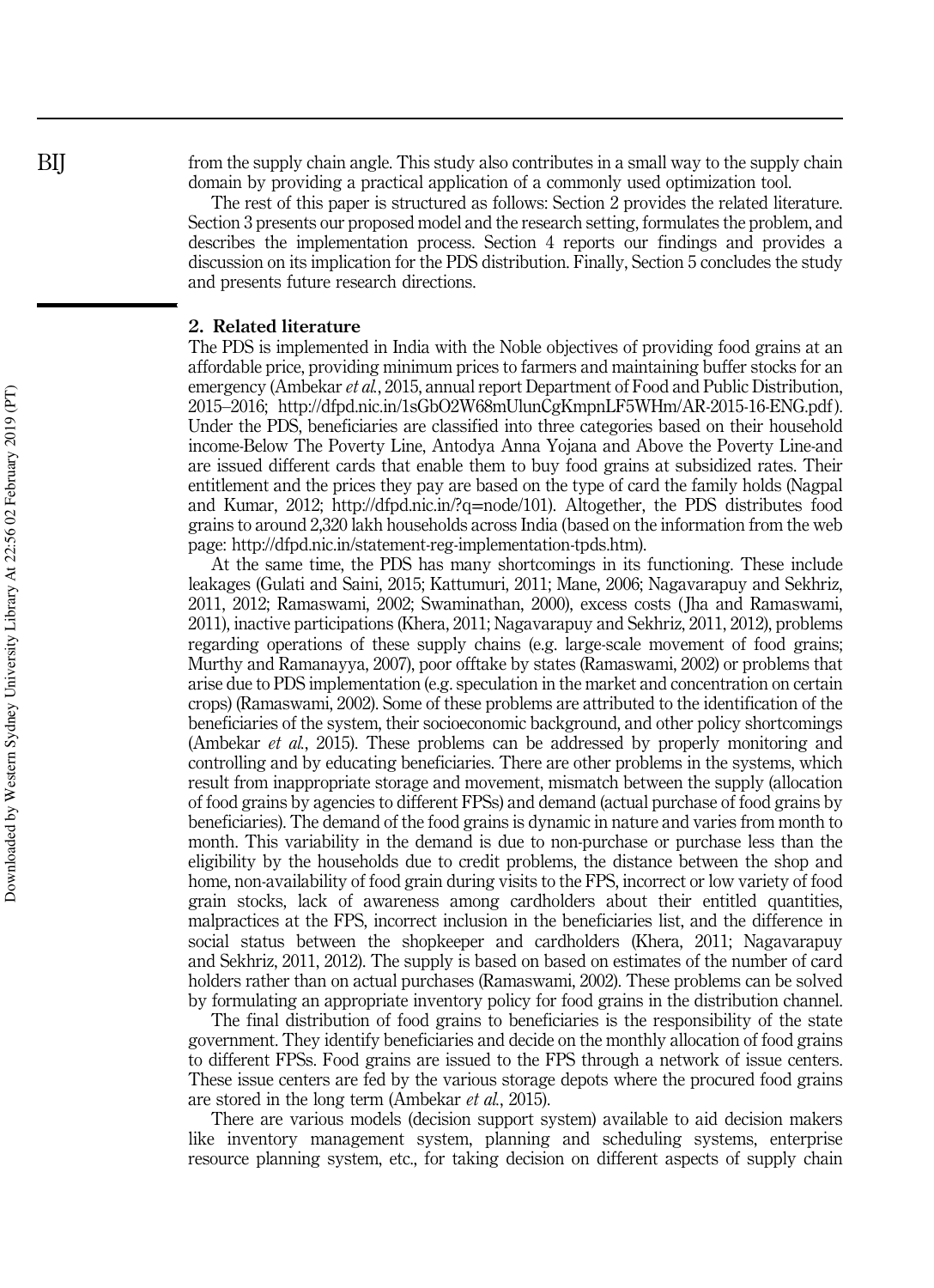(Keramati and Eldabi, 2011). However, none of these systems provides a readymade solution for modeling this distribution system as these tools fail to capture the distributed nature and heterogeneity of the actors present in the PDS and may not have capabilities to model day-to-day interaction between the actors. Traditional modeling tools such as linear programming, stochastic programming, risk programming, dynamic programming, stochastic dynamic programming and mixed integer programming fail to capture the complexity, dynamic and multi-faceted nature, and data requirements for real-life representation of this multi-echelon food supply chain (Krejci and Beamon, 2012) and therefore have limited applicability to model the distribution system of the PDS. Thus, this distribution chain can be designed and/or redesigned based on qualitative analyses (benchmarking) or through a need-based simulation model (Swaminathan *et al.*, 1998). Benchmarking also has limited applications because it does not provide future prospective and can only be suitable for understanding the current trends (Swaminathan *et al.*, 1998). A simulation approach would be more suitable in this context because simulation has experimentation capacity. Simulation can capture the dynamic nature of this supply chain, and it also reduces the risks related to actual implementation and failure (Kumar and Nigmatullin, 2011; Labarthe *et al.*, 2007; Li *et al.*, 2010; Lowe and Perckel, 2004).

Simulations are originally based on the principle of system dynamics (SD). SD is a computer simulation modeling technique used to formulate, understand, analyze, and discuss complex problems. A feedback loop is formed to understand the behavior of the system (Li *et al.*, 2010). SD can be used for what-if analyses and also for understanding the long-term operational needs of supply chains using total supply chain performance (Kumar and Nigmatullin, 2011). It can also be used for understanding the impacts of capacity constraints and impact of investments in capacity improvements on supply chain performance (Li *et al.*, 2010). Thus, it is suitable to model and check the actual performance of a supply chain and can also be used to understand the impact of changes in the system on the whole system.

Simulation is done to understand and predict the behavior of a system. It is done either for normative or descriptive purposes. Descriptive models are used for understanding supply chain performance, and normative models are used for improving system performance. The simulation approach uses two types of modeling: equation-based modeling; and agent-based modeling. Equation-based modeling presents the relationship between variables through equations and is executed in an iterative process. In every iteration, equations get evolved and observed in terms of changes in variables. In agent-based modeling, the behavior of each member (agent) of the system is observed. During the execution of the model, agents are allowed to interact with one another and the environment. The behavior of each agent is monitored, and the changes in the variables due to a particular behavior of the agent are noted (Barbati *et al.*, 2012; Labarthe *et al.*, 2007). Simulation modeling is performed with continuous simulation and discrete event simulation. Discrete event simulation is preferred to continuous simulation while modeling supply chains because the former is more realistic in modeling supply chains (Labarthe *et al.*, 2007; Swaminathan *et al.*, 1998; Van der Vorst *et al.*, 2000).

We prefer GA to other optimization tools because it is independent of the domain of applications and can be used for overcoming many general optimization problems, it leaves local optima and finds global optima, which makes it suitable for simulation where random outputs are generated and it needs only a minimum number of input parameters (Daniel and Rajendran, 2005). Moreover, GA has been used successfully to overcome many complex optimization problems (e.g. traveling sales men problem Choi *et al.*, 2003; scheduling problems Gonçalves *et al.*, 2002; Tokgöz *et al.*, 2015; multi-issue negotiation problems Ambad and Kulkarni, 2015; numerical optimization Bessaou and Siarry, 2001; Östermark, 2004; identifying best ranking method Razi and Shariat, 2017; forecasting corporate failure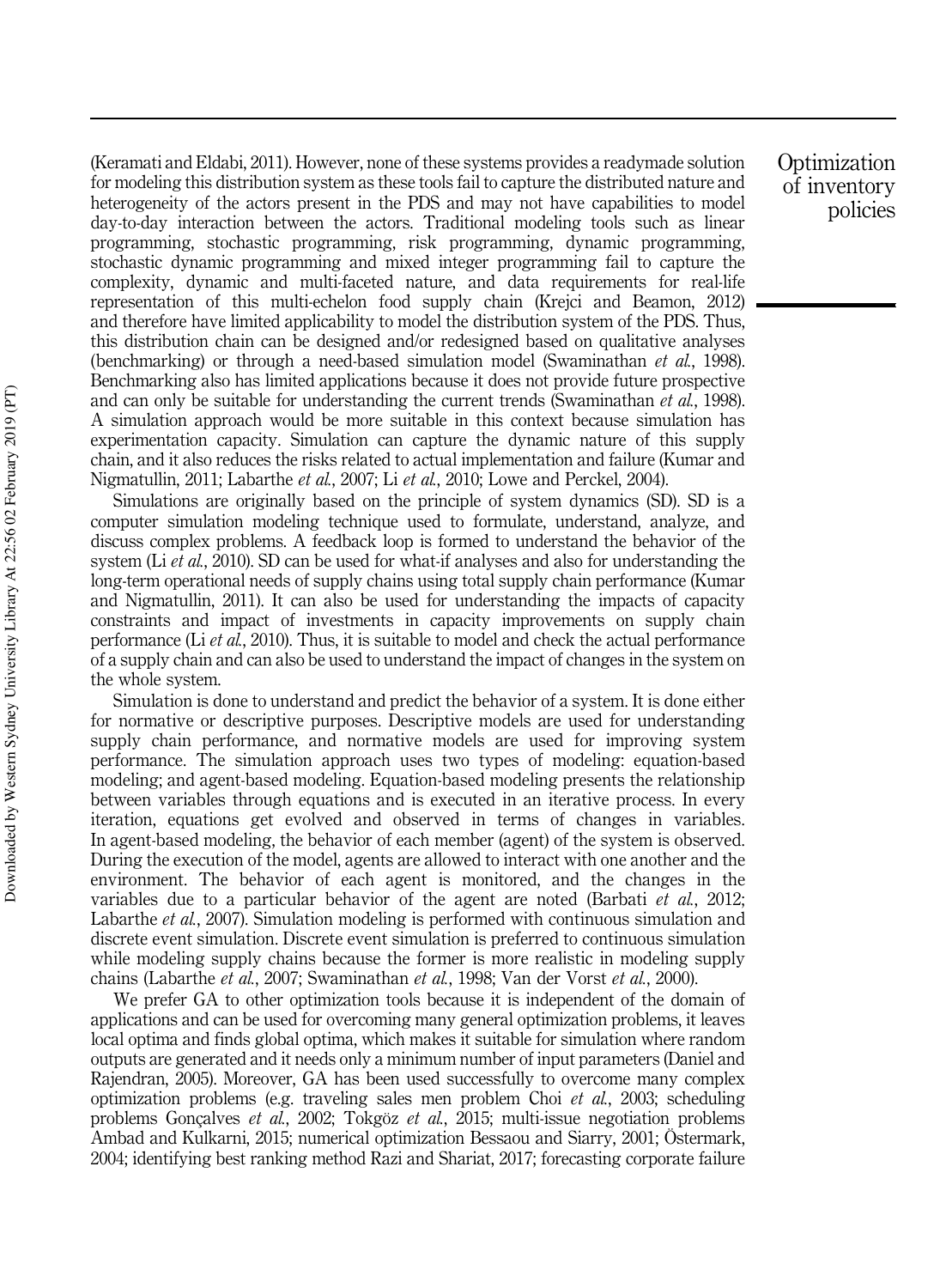Brabazon and Keenan, 2004; resource allocations Delias and Matsatsinis, 2009; inventory classification Guvenir and Erel, 1998 and inventory policy optimizations Daniel and Rajendran, 2005). The robustness with respect to starting points and inherent parallelism in the GA makes it suitable for problems with multimodal objective functions or irregular search space (partially) as in the present problem.

#### 3. Description of the model for PDS distribution

Our model for the PDS distribution stage is based on the actual mapping of the PDS distribution stage as given in the literature of PDS supply chains. This is a multistage supply chain and consists of storage depots, issue centers, FPSs and card holders (Ambekar *et al.*, 2015). Figure 1 represents the supply chain network used in this study. The material movement flows from storage depots to card holders. The supply chain is governed by periodic review-base stock policy. All the members of this supply chain have their own holding, ordering and shortage cost. The FPS faces a demand that follows Poisson distribution. The demand is dynamic in nature and changes for each time period. In the remainder of this section, we briefly describe actors involved in this supply chain. For a detailed description of these actors and their interaction, the readers can refer to Ambekar *et al.* (2015).

#### *3.1 Card holders*

Card holders are the actual beneficiaries of the PDS. They purchase food grains from the FPS as per their eligibility and are the final customers in this chain. The quantity purchased and the time of the purchase of the food grain are based on the demand pattern and the availability of the stocks at the FPS. We assume that card holders purchase only one variety of food grain at a single purchase. The assumption is based on the problem of credit (Ambekar *et al.*, 2015; Khera, 2011; Nagavarapuy and Sekhriz, 2011, 2012) as described in the PDS literature. We also assume that if stocks are not available, the demand is backlogged for the given month. The assumption is based on the monthly eligibility of card holders.

#### *3.2 FPS*

FPSs are retailers in the PDS supply chain. The maximum number of FPSs depends on the number of licences issued by the state government. These retailers sell food grains to



Figure 1. Supply chain for food grain distribution in the PDS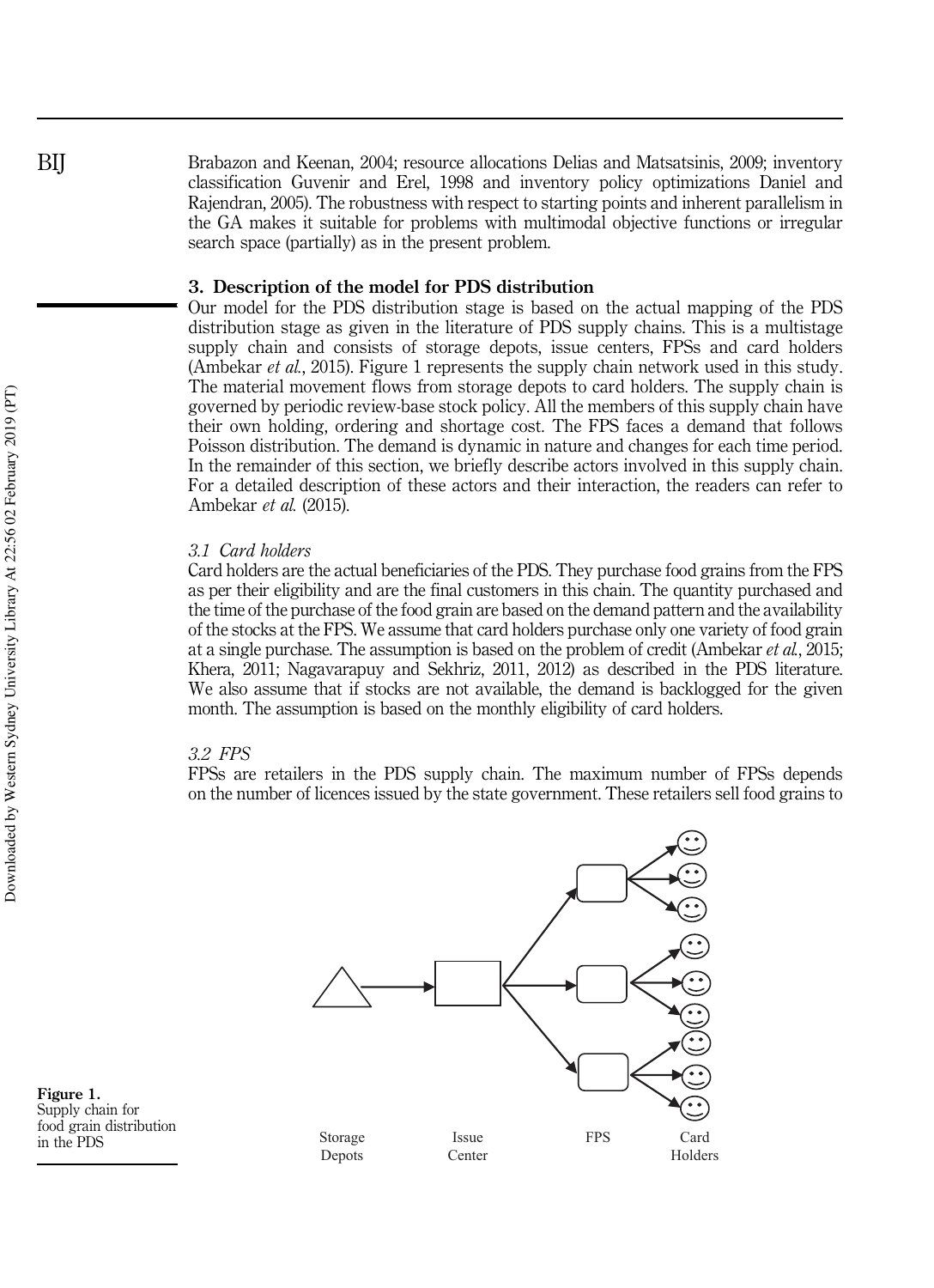card holders. The maximum sales made are equal to the eligibility of a particular card holder. We assume that the demand distribution for the FPS follows a Poisson distribution with parameter λ.

We assume that FPSs follow an order-up-to level inventory policy. They set review periods and a base stock level at each review period (presently, they follow monthly reviews and base stock levels are based on estimates of the number of card holders). The FPSs order quantities of food grains according to base stock levels and the actual stock position. The following sequence of events is applicable to an FPS:

- an FPS receives food grains from the issue center and updates the stock;
- it issues food grains to card holders if sufficient stock is available; otherwise, it backorders the excess demand; and
- it raises an order for food grain to the issue center, based on the available stock and demand.

#### *3.3 Issue center*

Issue centers are centers for the distribution of food grains. These are designated warehouses (storage depots) assigned by the state government/FCI. These centers distribute food grains to the FPS in a particular region/district. The maximum number of issue centers depends on the number of FPSs in a state. We assume that issue centers also follow an order-up-to level inventory policy. The demand for the issue center is equal to the orders raised by FPSs. The following sequence of events exists at issue centers:

- the issue center receives food grains from the storage depot and updates the stock;
- it issues food grains to the FPS if sufficient stock is available; otherwise, it backorders the excess demand; and
- it raises an order for food grains based on available stock and demand, to the storage depot.

#### *3.4 Storage depots*

A storage depot is a warehouse of food grains. These are managed and owned by the FCI, central warehousing cooperation, state warehousing cooperation or by private firms. The demand for storage depots is equal to the orders raised by issue centers. The storage depot supplies food grains to issue centers and is assumed to have an unlimited capacity. The assumption of unlimited capacity is based on the fact that the movement of food grains took place between storage depots. The following sequence of events exists at storage depots:

- storage depots receive food grains from purchase centers (i.e. the place where farmers sell their crops to the PDS system) or other storage depots and update the stock; and
- storage depots move the stock to the issue center if sufficient stock is available; otherwise, they backorder the excess demand.

#### *3.5 Mathematical formulation*

For improving the performance of the distribution system, we propose to optimize inventories in the system. This optimization is helpful not only in reducing the overall distribution cost but also in improving some of the other performance measures such as average stocks at the FPS. The objective is to minimize system-wide cost, namely, the ordering cost, the holding cost and the shortage/backorder cost for all the members of the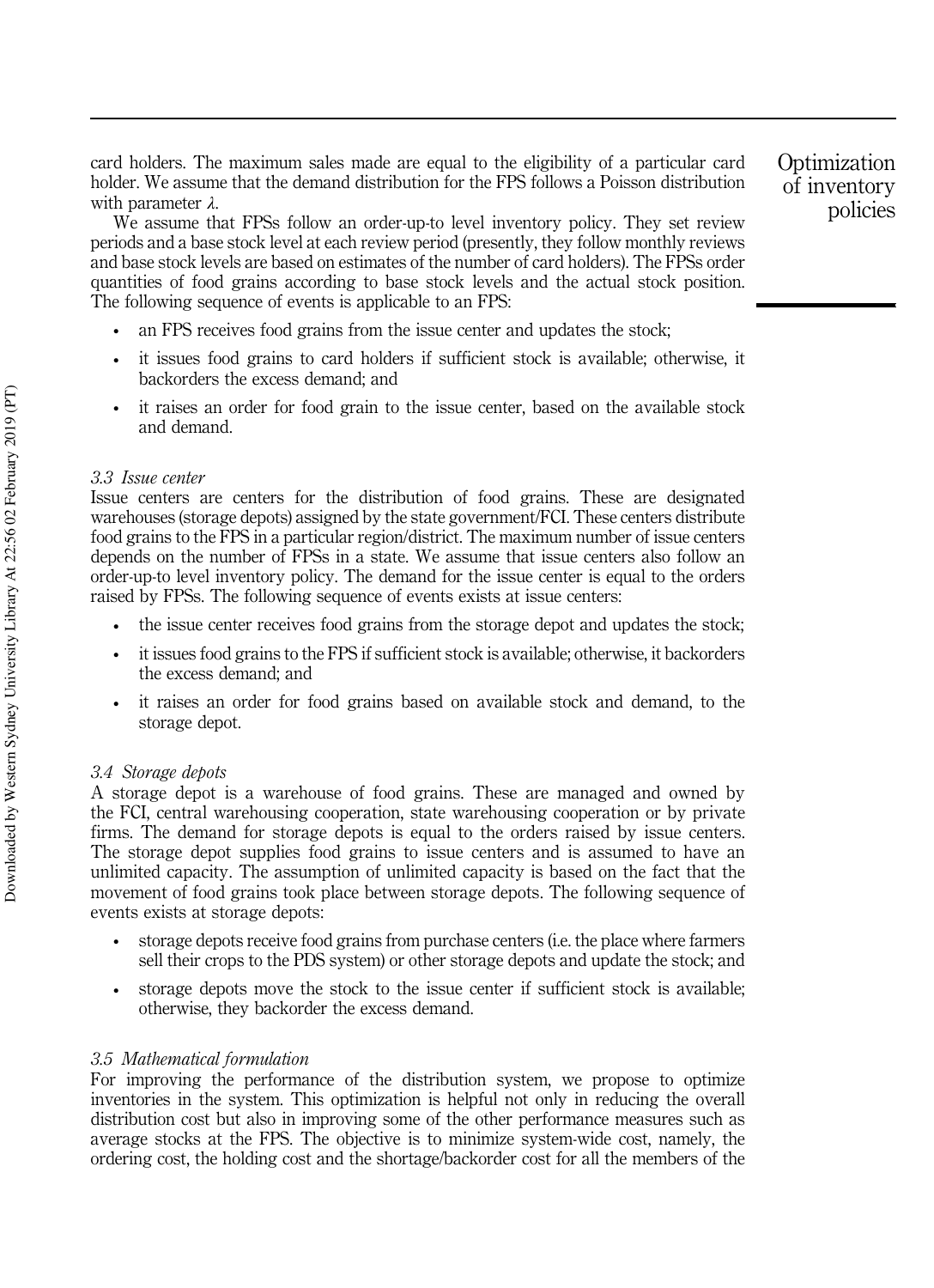supply chain. The PDS supply chain is simulated for analyzing performance of the distribution system (TSCC) with respect to every base stock level and review period. These two parameters are generated through GA. This supply chain is simulated for the given cardholders demand for a specific period and TSCC is collected for the period. Thus, the objective function for the PDS distribution stage supply chain is:

Minimize: System ordering  $\cos t + S$ ystem holding  $\cos t + S$ ystem backorder cost,

Min TSCC = 
$$
\sum_{i=1}^{n} \sum_{j=1}^{i} \sum_{j=1}^{n} \frac{f_{j} \delta_{i}}{T_{ij}} + \sum_{i=1}^{n} \frac{c_{i}^{order}}{T_{i}} + \sum_{i=1}^{n} \sum_{j=1}^{i} \sum_{j=1}^{n} h_{ij} \overline{I_{ij}} + \sum_{i=1}^{n} h_{i} \overline{I_{i}} + h_{k} \overline{I_{k}} + \sum_{i=1}^{n} \sum_{j=1}^{n} b_{ij} \overline{B_{ij}},
$$

where *TSCC* is the total supply chain cost;  $c_{ij}^{\text{order}}$  the cost of ordering at the *j*th FPS of the *i*th issue center;  $c_i^{\text{order}}$  the ordering cost at the *i*th issue center;  $h_{ij}$  the holding cost rate at the *j*th FPS of the *i*th issue center;  $h_i$  the holding cost rate at the *i*th issue center;  $h_k$  the holding cost rate at the *k*th storage depot;  $b_{ij}$  the shortage cost rate at the *j*th FPS of the *i*th issue center; *Tij* the review period at the *j*th FPS of the *i*th issue center; *T<sup>i</sup>* the review period at the *i*th issue center;  $I_{ij}$  the average on-hand inventory at the *j*th FPS of the *i*th issue center;  $I_i$  the average on-hand inventory at the *i*th issue center;  $I_k$  the average on-hand inventory at the *k*th storage depot;  $\overline{B_{ij}}$  the average backorder at the *j*th FPS of the *i*th issue center.

Equations (A1) to (A8) in given in Appendix 1 represent the mathematical formulations of event chronologically at FPS; Equations (A9) to (A17) given in Appendix 2 detail the mathematical formulations of the events at issue center and Equations (A18) to (A23) given in Appendix 3 detail mathematical formulations of the events at storage depot. Equations (A1), (A9) and (A18) inform the on-hand inventory position at the beginning of every period for the respective member of this distribution chain. Similarly, Equations (A7), (A8), (A16) and (A17) represent the updates in the on-order inventory of the FPS and issue centers. The FPS and the issues centers either issue the food grains to the next member(s) from on-hand inventory (updated in Equations (A3), (A4) and (A13)) or backlog the demand at end of the period and are updated in Equations (A5) and (A6).

#### *3.6 Simulation study*

In this study, we propose to simulate the distribution system and use a GA for inventory optimization. The study optimizes the TSCC and uses GA to determine the base stock levels and review periods. The proposed simulation optimization via the GA method is represented in Figure 2.

For optimizing the inventory, we considered one storage depot, two issue centers, and eight FPSs. The storage depot supplies food grains to the issue centers and is assumed to have an unlimited capacity. Each of these issue centers caters to four FPSs. Demand is generated for each FPS based on cardholders' purchase, and the base stock levels and review period at each delivery node are optimized to minimize the total inventory cost. The problem is represented in Figure 3. We consider a small problem for the simplification of the solution methodology and can easily increase the number actors to the actual numbers in the PDS distribution network for district or a state.

The present problem thus has 20 parameters for optimization. It includes ten review periods  $(4+4+1+1)$  and ten base stock levels  $(4+4+1+1)$ .

For the simplification of the solution in our model, we assume that holding cost, ordering cost and backorder costs are the same at all the nodes of the supply chain. This cost can be easily updated to the actual cost, and the model is run accordingly. We considered different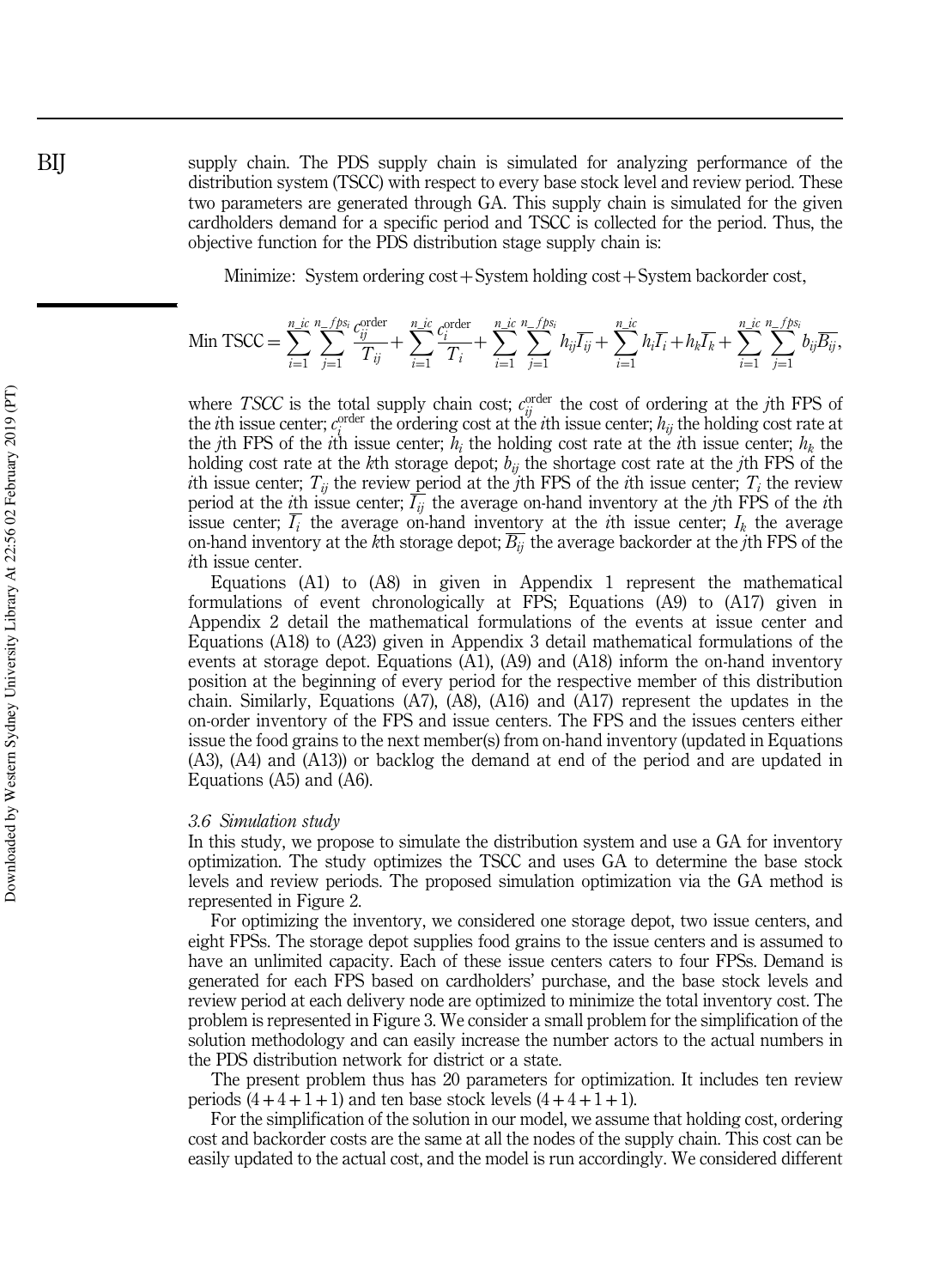

combinations of holding cost and backorder cost for understanding the impact of these costs on the inventory policies at all stages of this supply chain. The combinations of costs are given in Table I.

#### *3.7 Experimental design*

Simulation experiments are carried out with a population size of 100 and 200 generations. The mean of expected backorder levels and on-hand inventory at the FPS/issue center/storage depot for all these replications is taken into consideration for the evaluation of parameter values.

We used three different combinations of backordered cost and holding cost. This resulted in three different experiments for comparing the effect of these parameters on the total cost of the system. The holding cost is the base for all these experiments, and the backorder cost is set at:

- the same level as that of the holding cost;
- twice the holding cost; and
- 1.5 times the holding cost.

| Cost           | Scenario 1 | Scenario 2 | Scenario 3 |                      |
|----------------|------------|------------|------------|----------------------|
| Ordering cost  | - G.L      | Ţр         | 15         | Table I.             |
| Backorder cost |            |            |            | Combination of costs |
| Holding cost   |            |            |            | used for the GA      |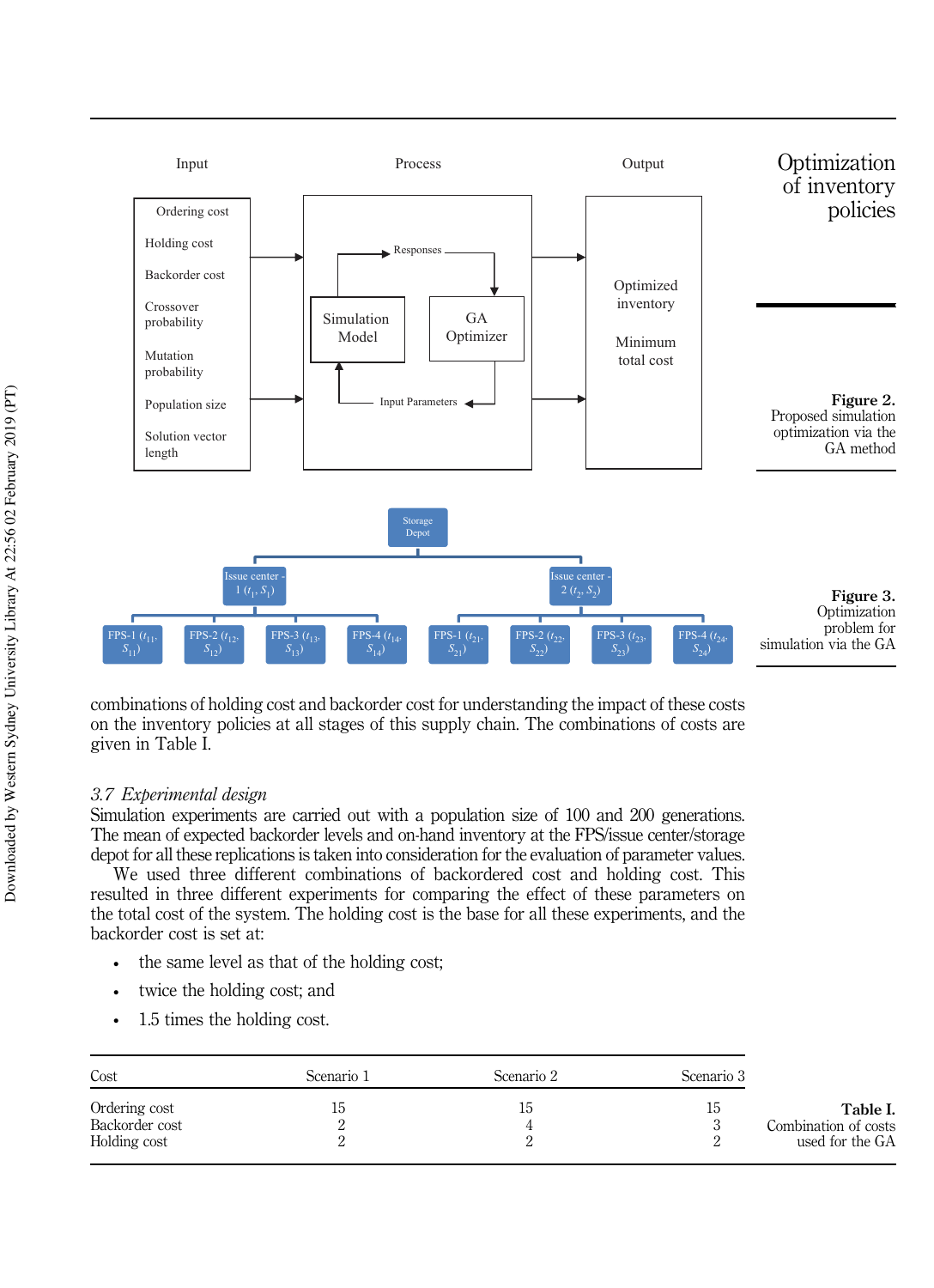The ordering cost in all these experiments is kept constant.

- We assume the following parameters for the experiment:
- The demand is generated at FPS. It follows a Poisson distribution with the following mean parameters (based on the actual purchases at eight FPSs in the Indore District of Madhya Pradesh, India, for a period of 50 months):

|  |  |  | FPS-11 FPS-12 FPS-13 FPS-14 FPS-21 FPS-22 FPS-23 FPS-24           |  |
|--|--|--|-------------------------------------------------------------------|--|
|  |  |  | 17.22328 7.55313 2.65895 4.18178 9.06611 1.86423 16.71798 2.72171 |  |

- There are no back orders at the beginning of the simulation.
- The supply chain follows a fixed interval of ordering between all stages.
- The resupply is based on the current demand and previous unfulfilled demand.
- Both the FPS and the issue center have the same costs for ordering, holding and backorders.
- The search space for base stock level is lower bound  $= 0$ , upper bound  $= 100$ .
- The search space for the review period is lower bound  $= 0$ , upper bound  $= 30$ .

#### *3.8 Input parameter*

- Population size  $= 100$ .
- Total no. of generations  $= 200$ .
- Crossover probability  $= 0.8$ .
- Mutation probability  $= 0.1$ .
- Mutation parameter  $= 0.2$ .
- Number of variables  $= 20$ .

Lower and upper bounds of review periods at the FPS:

- $1 \leq x[1] \leq 30$ .
- $1 \leq x[2] \leq 30$ .
- $1 \leq x \leq 30$ .
- $1 \leq x[4] \leq 30$ .
- $1 \leq x[5] \leq 30$ .
- $1 \leq x[6] \leq 30.$
- $1 \leq x \leq 30.$
- $1 \leq x[8] \leq 30$ .

Lower and upper bounds of review periods at the divisions:

- $1 \leq x[9] \leq 30$ .
- $1 \leq x[10] \leq 30$ .

Lower and upper bounds of base stock levels at the FPS:

- $0 \le x[11] \le 100$ .
- $0 \le x[12] \le 100.$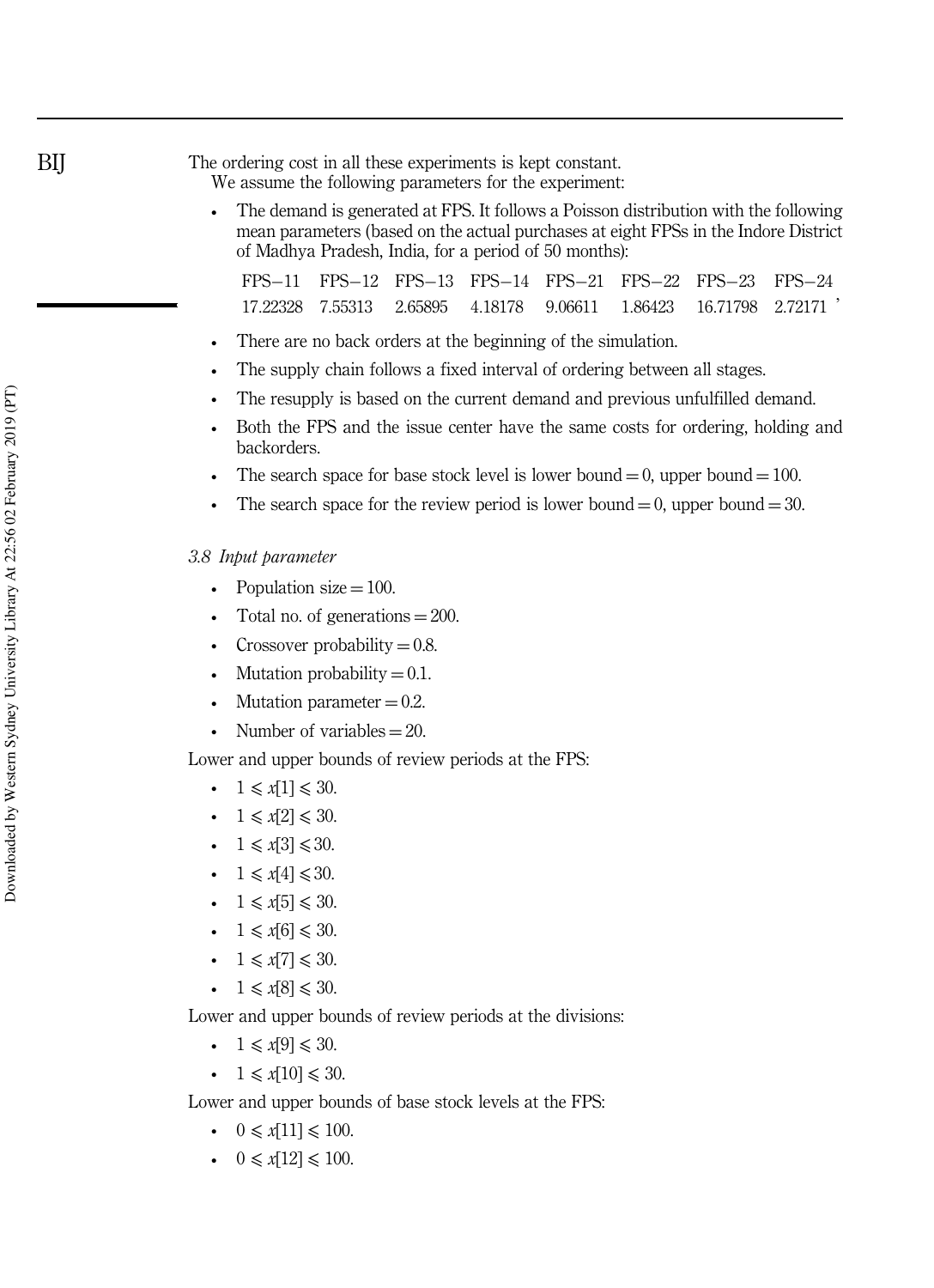- $0 \leq x[13] \leq 100.$
- $0 \leq x[14] \leq 100.$
- $0 \leq x[15] \leq 100.$
- $0 \leq x[16] \leq 100.$
- $0 \leq x[17] \leq 100.$
- $0 \leq x[18] \leq 100.$

Lower and upper bounds of base stock levels at the FPS:

- $0 \leq x[19] \leq 100.$
- $0 \le x[20] \le 100$ .

*Details of experiments*. As discussed in the previous section, we used three different combinations of the holding and backorder costs for generating the three scenarios. Table II gives the details of the scenarios used for the experiment. The experiments were carried out with a run length of 200 days, and the TSCC was noted.

The experiments were replicated 30 times.

This study considers two sets of parameters: review period (*t*); and base stock levels (*s*). This is represented as genes in the model. The solution representation is shown in Figure 4.

In the typical GA terminology, each *T* and *S* is known as an allele. The working of GA is described in the following steps, as adopted from Daniel and Rajendran (2005).

#### *3.9 Steps in the proposed GA*

- Step 0: input max\_*gen* = 100;  $pop\_size = 100$ ; CR = 0.8; MR = 0.2.
- Step 1: initialize the system with *no\_gen* = 0.
- Step 2: generate the initial population: The initial population is generated with *n* feasible solutions (equal to *pop*\_*size*). Each parameter *i* is set randomly using the Hyper latin cube procedure in the range  $\left[par_i^{LL}, par_i^{UL}\right]$ . This initial population is taken as *par*\_*pop*.
- Step 3: evaluate each feasible solution: Each feasible solution in *par*\_*pop* is evaluated by simulating the system, and the objective function value is obtained for the given parameter setting represented by the solution.
- Step 4: store the best solution.

| Parameters                                                     | Scenario 1      | Scenario 2               | Scenario 3                 |                                                                     |
|----------------------------------------------------------------|-----------------|--------------------------|----------------------------|---------------------------------------------------------------------|
| Description<br>Ordering cost<br>Holding cost<br>Backorder cost | $BC = HC$<br>15 | $BC = 2 \times HC$<br>15 | $BC = 1.5 \times HC$<br>15 | Table II.<br>Details of the<br>scenarios used for the<br>experiment |

|               |        |  |                               |                        |                  |              |                |  |                             |   |    |                              | Figure 4.<br>The solution |
|---------------|--------|--|-------------------------------|------------------------|------------------|--------------|----------------|--|-----------------------------|---|----|------------------------------|---------------------------|
| $\sim$        | $\tau$ |  | $\tau$<br>2.4<br>$\mathbf{r}$ | $\tau$<br>$\mathbf{I}$ | $\tau$<br>$\sim$ | $\sim$<br>د، | $\mathbf{D}$ 1 |  | $\tilde{\phantom{a}}$<br>ມາ | ມ | ചാ | $\sim$<br>$\mathcal{P}_{SD}$ | representation for the    |
| $\frac{1}{2}$ |        |  |                               |                        | ∸                | $\cdot$      | $\overline{1}$ |  | تم ک                        |   | -  |                              | GA optimization           |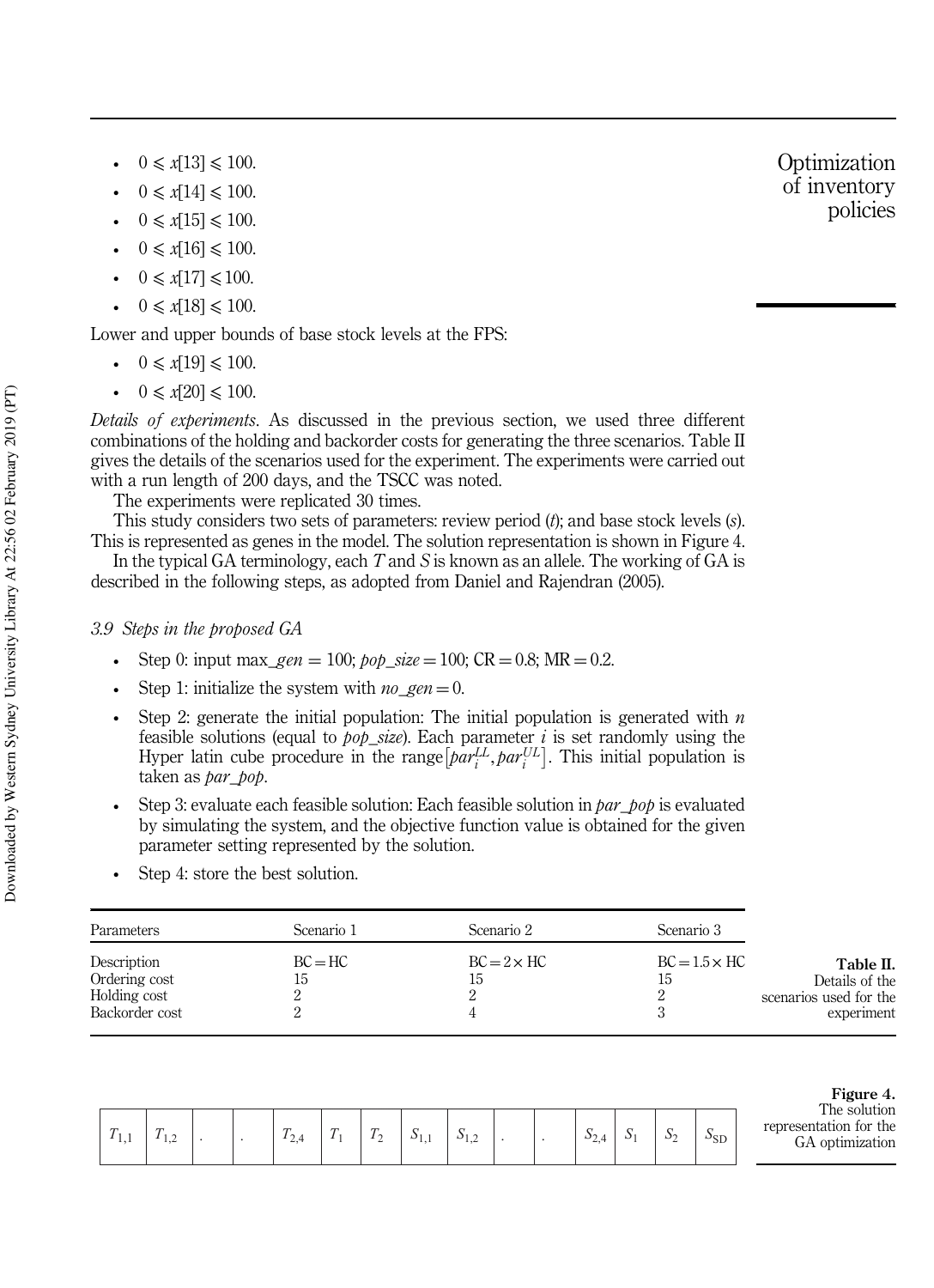- Step 5: fill up the mating pool using the tournament selection procedure.
- Step 6: perform the crossover operation: Subject solutions in the mating pool to crossover by selecting two successive solutions at a time with a probability of CR, by using a double-point crossover operator. Place the child solutions inint *er*\_ *pop*.
- Step 7: perform the mutation operation: Subject the  $n$  solutions int  $er$  *pop*to parameter-wise mutation with a probability of MR.
- Step 8: copy int *er*\_ *pop* to *par*\_ *pop*.
- Step 9: increment  $no\_gen = no\_gen + 1, \ldots$  If  $(no\_gen \le max\_gen)$  then return to Step 3, Else go to Step 10.
- Step 10: Stop: the best solution among the solutions in the final *par*\_ *pop* and its TSC constitutes the solution to the problem. Let the best solution be represented by  $x^* = (T^*_{1}, T^*_{2}, ..., T^*_{10}; S^*_{1}, S^*_{2}, ..., S^*_{10}).$

#### 4. Results and discussion

The performance of the distribution system (total distribution cost) was studied for a given set of backorder cost and holding cost. The base stock levels and review periods were optimized by using the proposed method. The simulation results are presented in Table III. Table III provides details of the results with a given scenario at each of the distribution node. It also summarizes the details of the TSCC with these scenarios.

| Parameters             | Scenario 1     | Scenario 2     | Scenario 3     |  |
|------------------------|----------------|----------------|----------------|--|
| Best ever fitness (TC) | 154.568800     | 233.165000     | 168.269200     |  |
| Maximum value          | 230.692200     | 494.067400     | 294.644400     |  |
| Minimum value          | 156.529000     | 237.923800     | 168.760000     |  |
| Average                | 164.339116     | 307.616788     | 184.690076     |  |
| <b>Mutations</b>       | 39,956         | 39,817         | 39,943         |  |
| Crossovers             | 8,003          | 7,990          | 8,016          |  |
| Review period at       |                |                |                |  |
| <b>FPS-11</b>          | 3              | $\overline{2}$ | $\overline{2}$ |  |
| <b>FPS-12</b>          | $\overline{3}$ | $\,2$          | $\overline{2}$ |  |
| <b>FPS-13</b>          | 3              | $\overline{2}$ | $\overline{2}$ |  |
| <b>FPS-14</b>          | $\overline{4}$ | $\,6$          | $\overline{2}$ |  |
| <b>FPS-21</b>          | $\overline{1}$ | $\overline{2}$ | $\mathbf 1$    |  |
| <b>FPS-22</b>          | $\mathbf{1}$   | $\sqrt{2}$     | $\mathbf{1}$   |  |
| <b>FPS-23</b>          | $\overline{1}$ | $\mathbf{1}$   | $\mathbf 1$    |  |
| <b>FPS-24</b>          | $\overline{1}$ | 4              | $\overline{1}$ |  |
| Issue center 1         | 1              | $\mathbf{1}$   | $\mathbf{1}$   |  |
| Issue center 2         | 1              | $\overline{2}$ | $\mathbf{1}$   |  |
| Base stock levels at   |                |                |                |  |
| <b>FPS-11</b>          | 23             | 20             | 21             |  |
| <b>FPS-12</b>          | 8              | 8              | 7              |  |
| <b>FPS-13</b>          | 16             | 21             | 11             |  |
| <b>FPS-14</b>          | 9              | 26             | 10             |  |
| <b>FPS-21</b>          | $\overline{1}$ | 6              | $\overline{2}$ |  |
| <b>FPS-22</b>          | 17             | 24             | 18             |  |
| <b>FPS-23</b>          | 3              | 12             | 3              |  |
| <b>FPS-24</b>          | 12             | $\theta$       | $\mathbf{0}$   |  |
| Issue center 1         | 52             | 48             | 47             |  |
| Issue center 2         | 31             | 75             | 33             |  |

Table III. Results of simula via the GA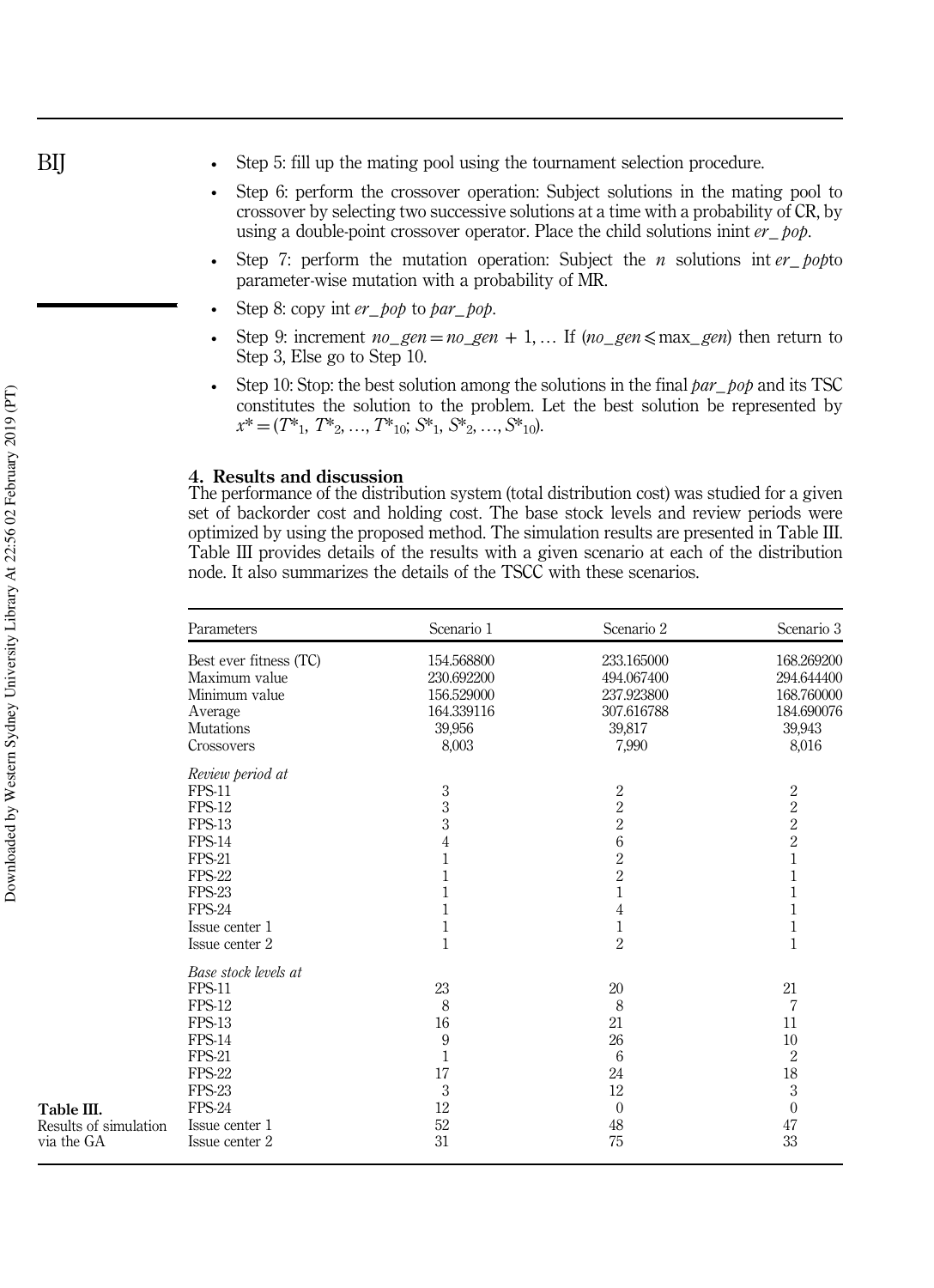Table III shows that base stock levels at issue centers are higher as compared to those in the FPS. This is because the aggregations of the inventory help in gaining the economy of the scale at the back end of the supply chain. This aggregation of the stocks at the back end of the supply chain will help in not only reducing the overall cost by centralization but also in risk pooling across members. Further, in a serial supply chain like that of the distribution in the PDS, any shortage at any level of the supply chain has its impact on downstream members because upstream members act as feeders to downstream members. It is therefore necessary that upstream members should hold higher stocks to avoid having an impact on downstream members. We observed that the base stock levels at issue centers are higher as compared to those in the FPS, which fits the above logic. Therefore, in the PDS distribution while deciding on the base stock periodic review inventory policy (present policy), policy makers should consider the aggregation of inventories at the issue centers. This aggregation will help in increasing the availability, reducing the risk and can also capture the advantages of centralization. Moreover, issue centers are under the direct control of the government, so any changes in the distribution policy (e.g. temporary increase in the eligibility, addition or deletion of an FPS, change in the buffer stock norms) can easily be implemented. Further, the management of food stocks particularly in terms of their shelf life can be further improved by using technology, planning and controlling food stocks as per their shelf life, effectively controlling storage requirement, physically and or chemically treating food grains. Additionally, the higher stocks at the issue centre allow the policy makers the flexibility to modify the present policies in terms of review periods, modifications in the number and distribution of the card holders to FPSs and adjusting the requirements during disaster management. This aggregation can further be useful for an effective transportation of food grains. The inbound transportation cost at issue centers can get reduced because of larger lot sizes and the outbound transportation cost can be further optimized by solving this as a transhipment problem. Thus, for an effective control of the stocks in the present distribution system, the policy makers can add capacities to the present issues centres or can create additional issues centres that hold aggregate stocks of all the FPSs in a particular area. This new facilities can make use of all modern storage methods/technologies so as to improve the overall performance the PDS supply chain.

It is observed that the total TSCC is less in scenario 1, that is, when backorder cost is equal to the holding cost. This equal weight scenario decreases both the tendency to overstock for avoiding backorders and the tendency to understock to reduce the holding cost. Adding the penalty for backorders will also help in improving the availability of food grains.

As shown in the results, the policy makers can introduce a penalty cost equivalent to the holding cost in the PDS. The introduction the penalty cost to all the members of the PDS distribution chain will have a long-term impact on the system cost, supply chain performance and the food security scenario. With the introduction of the penalty cost to the state agencies (issue centres), the chances of delays in deliveries of food grains to the FPSs will be reduced and the tendencies of the state governments to lift fewer stocks as compared to their allocations will be minimized. This will improve the availability of the food grains at the FPS level. Further, the penalty cost to the FPS will reduce the tendency of FPS owners to understock or to divert food grains to the open market. This will help in the easy availability of food grains and will also improve the offtake figures by card holders.

Another interesting observation in terms of review periods is that review periods for the customers (FPSs/issue centers) served by the same supplier are almost similar. This is because of the similarity in processing and other activities of members. This suggests the requirement of change in the present system of monthly review across India to a differential review period based on the members of the supply chain involved in the particular region. Moreover, the optimized review period in relation to the base-stock levels allows a continuous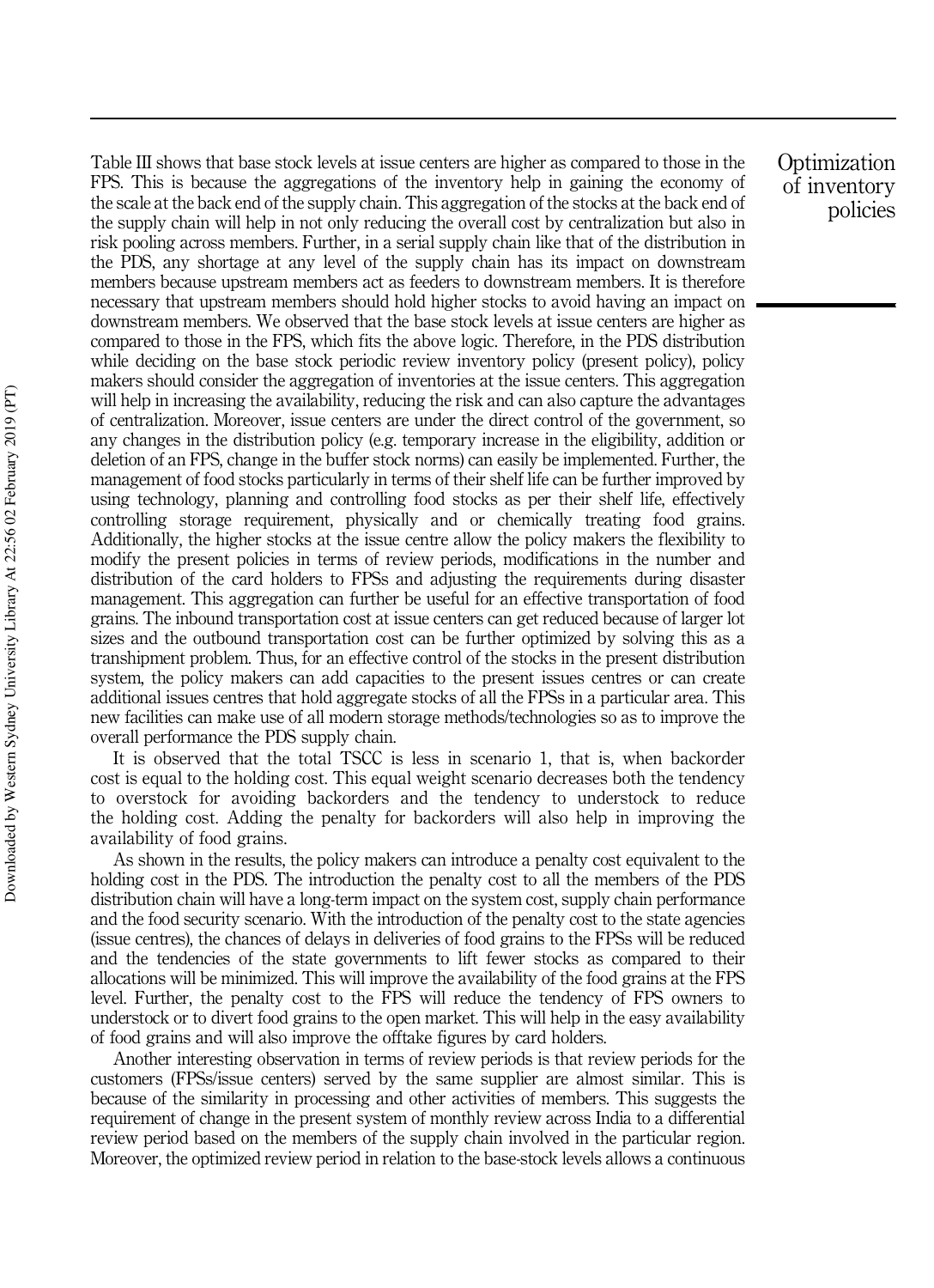and smooth movement of food grains in the system. This system as compared to the present monthly review across the distribution network ensures the availability of food grains during visits of card holders in the FPS. This has been considered as one of the major problems in the PDS literature. This along with the effective use of technology, such as RFID and mobile communication, helps governments in reducing illegal diversions of food grains.

Figures 5–13 capture the convergence of the proposed GA toward the average, best, and worst solutions. The figures are based on traces of the minimum value of the TSC (best value of the objective function) obtained up to a given generation, till the termination condition is met.

#### 5. Conclusions

This paper presents a method to optimize the inventory policies of the PDS distribution stage. It uses simulation via GA for optimizing the base stock levels and review periods in this serial supply chain with the objective of reducing TSCC. It presents the impact of different combinations of the holding and backorder cost on the overall distribution cost. Although food security has globally grown in importance in recent years, analytical research in this area is still limited. Our study contributes in this domain through a readily useable quantitative model for improving the inventory performance of the food grain supply chain. The present study will be useful to policy-makers in improving the performance of the PDS. It will act as a guide for various decision-makers involved in the operations of the PDS in designing and improving their operations. The modeling of the PDS will help agencies involved in the PDS



Figure 5. Convergence of GA (scenario 1) for average fitness

Figure 6. Convergence of GA (scenario 1) for best fitness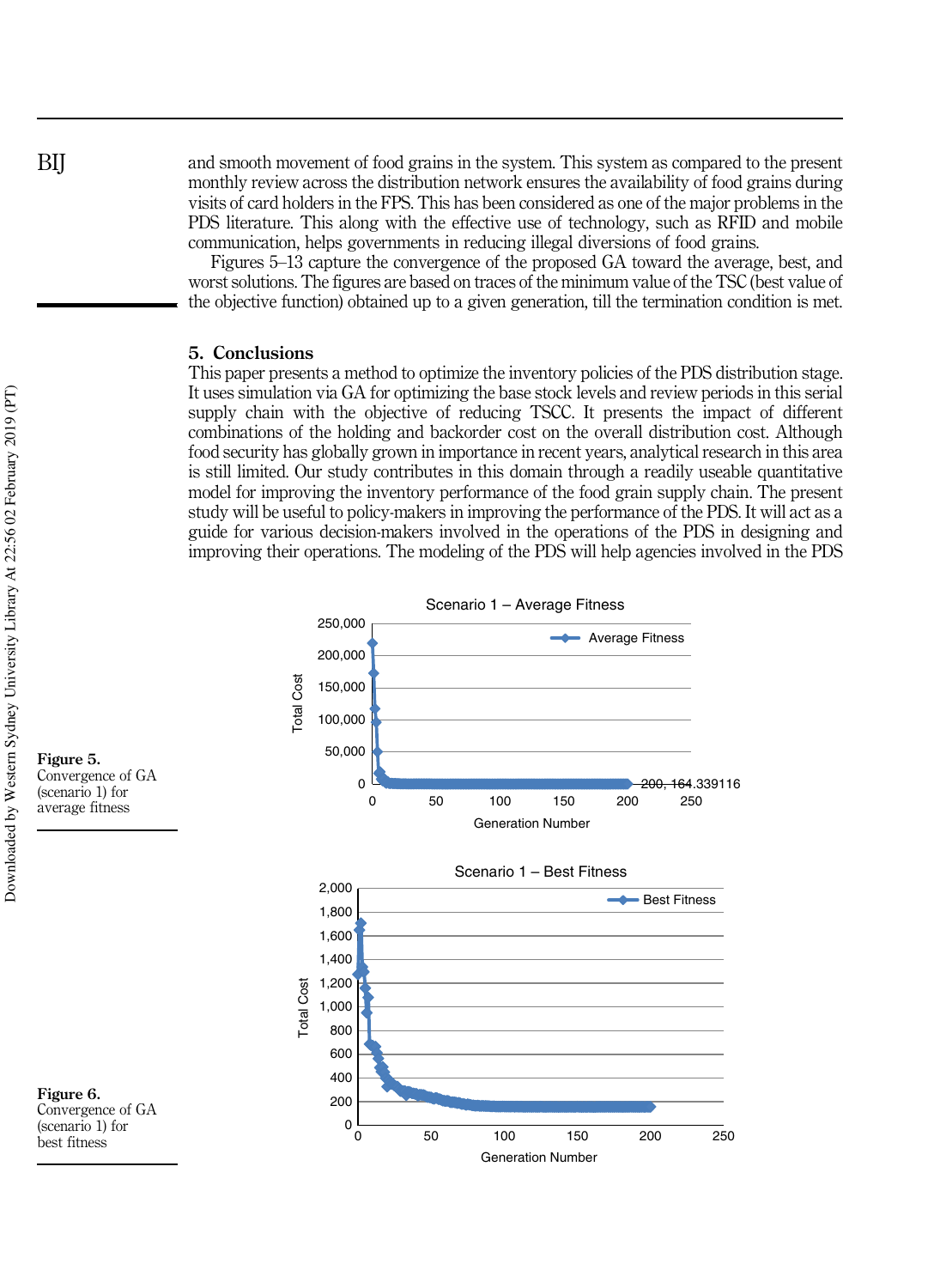

supply chain to improve their performance, so that the actors in the supply chain can develop their strategies for improving the food security situation.

This work can be extended further by including other stages of the PDS in our model. Further, our model can be improved by considering other interactions between the members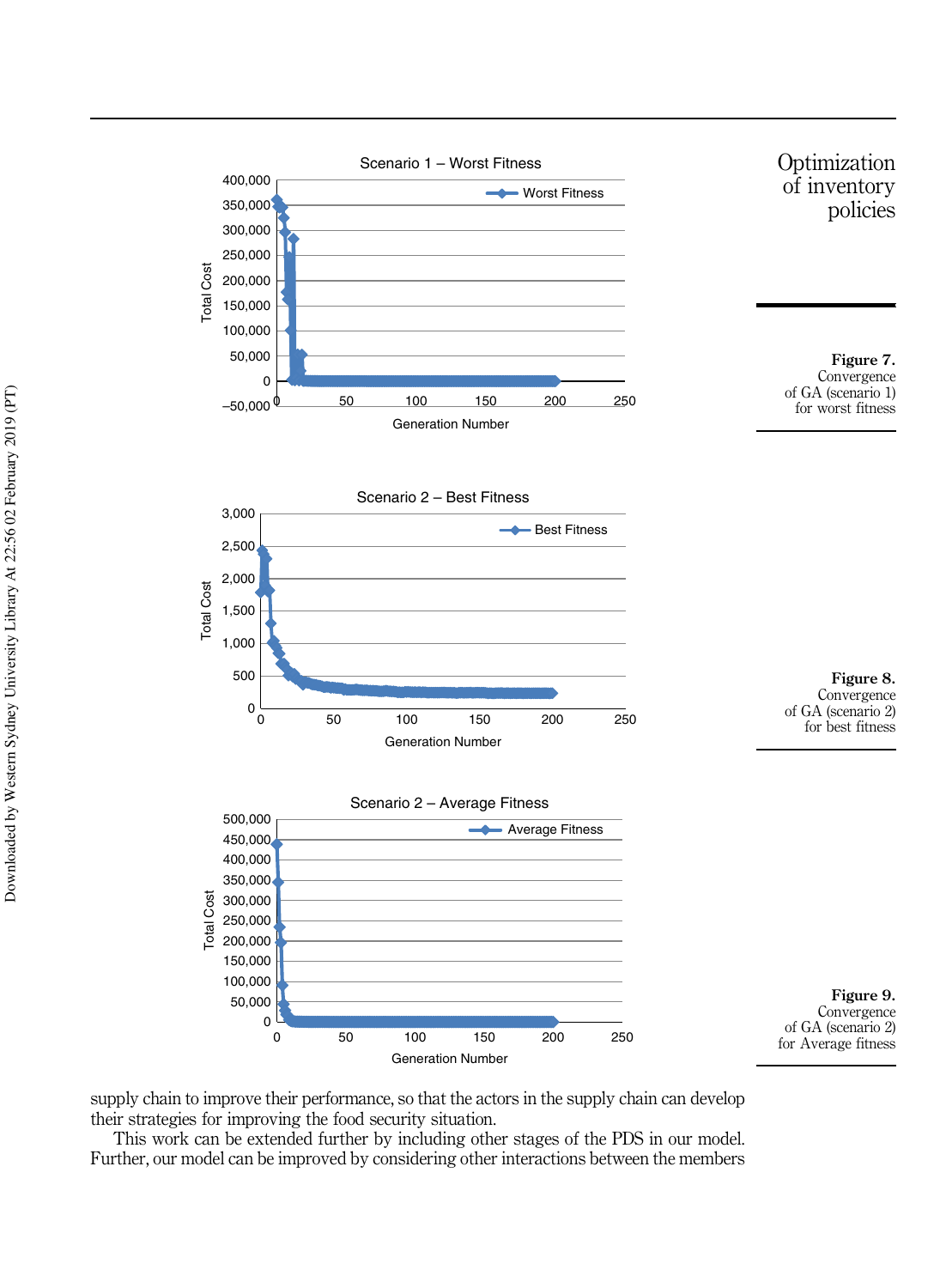

of this supply chain by using a multi-agent system. A sensitivity analysis of the other the important inventory parameters can also be helpful to show some policy implications. Further, future study can work on the optimization of the food grains inventories in the PDS using a continuous review inventory system and can also consider the optimization of the inventory policies with a transhipment option.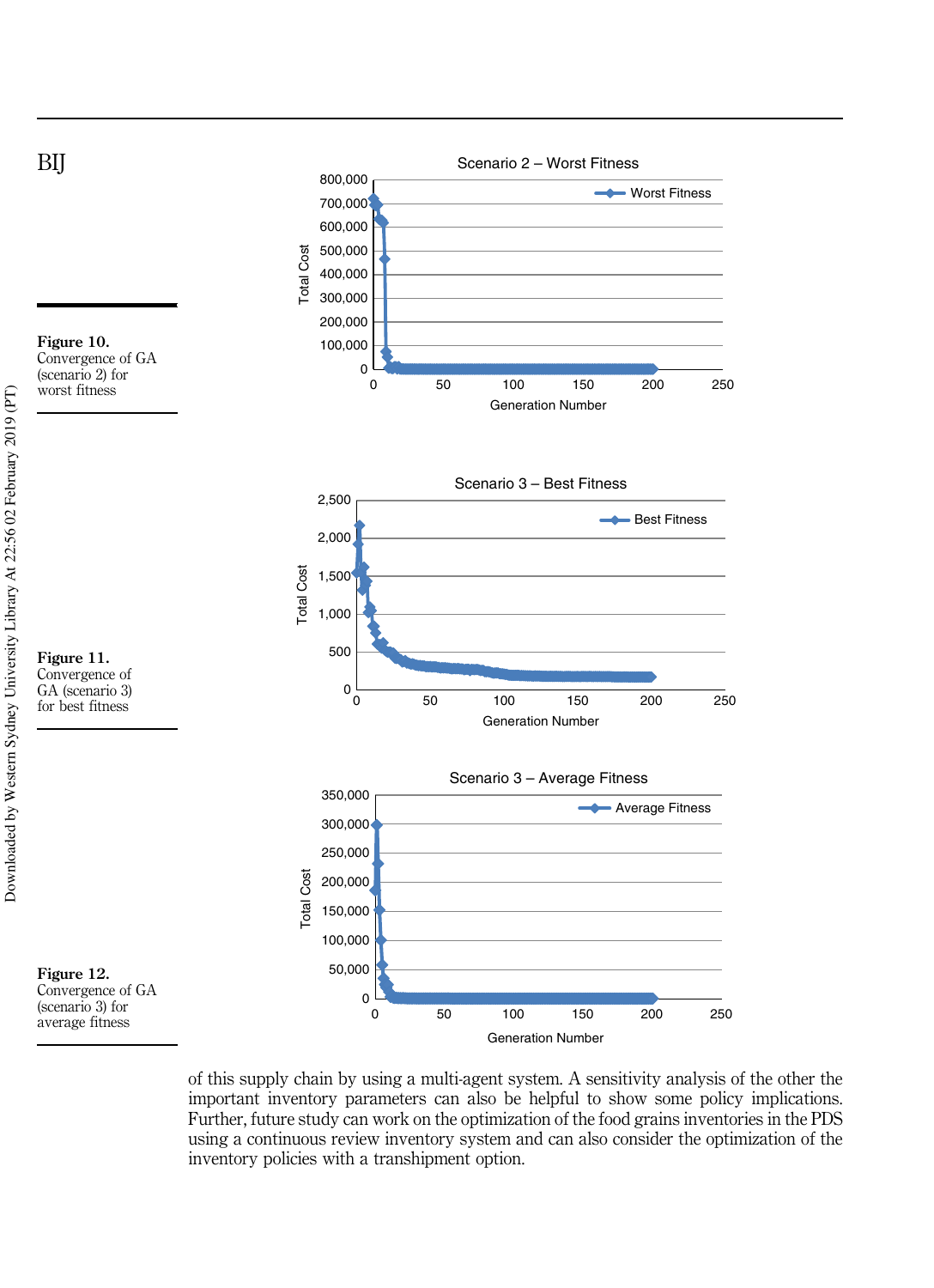

#### References

- Ambad, P.M. and Kulkarni, M.S. (2015), "A warranty based bilateral multi-issue negotiation approach", *Benchmarking: An International Journal*, Vol. 22 No. 7, pp. 1247-1280.
- Ambekar, S., Kapoor, R. and Mehta, P. (2015), "Structural mapping of public distribution system using multi-agent systems", *Business Process Management Journal*, Vol. 21 No. 5, pp. 1066-1090.
- Barbati, M., Bruno, G. and Genovese, A. (2012), "Applications of agent-based models for optimisation problems: a literature review", *Expert Systems with Applications*, Vol. 39 No. 5, pp. 6020-6028.
- Bessaou, M. and Siarry, P. (2001), "A genetic algorithm with real-value coding to optimize multimodal continuous functions", *Structural and Multidisciplinary Optimization*, Vol. 23 No. 1, pp. 63-74.
- Brabazon, A. and Keenan, P.B. (2004), "A hybrid genetic model for the prediction of corporate failure", *Computational Management Science*, Vol. 1 Nos 3-4, pp. 293-310.
- Choi, I.C., Kim, S.I. and Kim, H.S. (2003),"A genetic algorithm with a mixed region search for the asymmetric travelling salesman problem", *Computer & Operations Research*, Vol. 30 No. 5, pp. 773-786.
- Daniel, J.S.R. and Rajendran, C. (2005), "A simulation based genetic algorithm for inventory optimization in a serial supply chain", *International Transactions in Operational Research*, Vol. 12 No. 1, pp. 101-127.
- Delias, P. and Matsatsinis, N. (2009), "A genetic approach for strategic resource allocation planning", *Computational Management Science*, Vol. 6 No. 3, pp. 269-280.
- Demeke, M., Pangrazio, G. and Maetz, M. (2009), "Country responses to the food security crisis: nature and preliminary implications of the policies pursued", Food and Agriculture Organization of the United Nations-Supported with funds from the Government of the Kingdom of Spain, available at: www.fao.org/fileadmin/user\_upload/ISFP/pdf\_for\_site\_Country\_Response\_to\_ the\_Food\_Security.pdf (accessed May 20, 2016).
- Gonçalves, J.F., Mendes, J.J.M. and Resende, M.G.C. (2002), "AT&T labs research technical report", TD-5EAL6J, Florham Park, NJ.
- Gulati, A. and Saini, S. (2015), "Leakages from public distribution system (PDS) and the way forward (No. 294)", ICRIER Working Paper under ICRIER-ZEF Project, New Delhi.
- Guvenir, H.A. and Erel, E. (1998), "Multicriteria inventory classification using a genetic algorithm", *European Journal of Operational Research*, Vol. 105 No. 1, pp. 29-37.
- Jha, S. and Ramaswami, B. (2011), "The percolation of public expenditure: food subsidies and the poor in India and the Philippines", paper presented at NCAER-NBER: India Policy Forum, New Delhi.
- Kattumuri, R. (2011), "Food security and the targeted public distribution system in India", Asia Research Centre Working Paper No. 38, London School of Economics and Political Science, London, available at: www.lse.ac.uk/asiaResearchCentre/\_files/ARCWP38-Kattumuri.pdf (accessed May 20, 2016).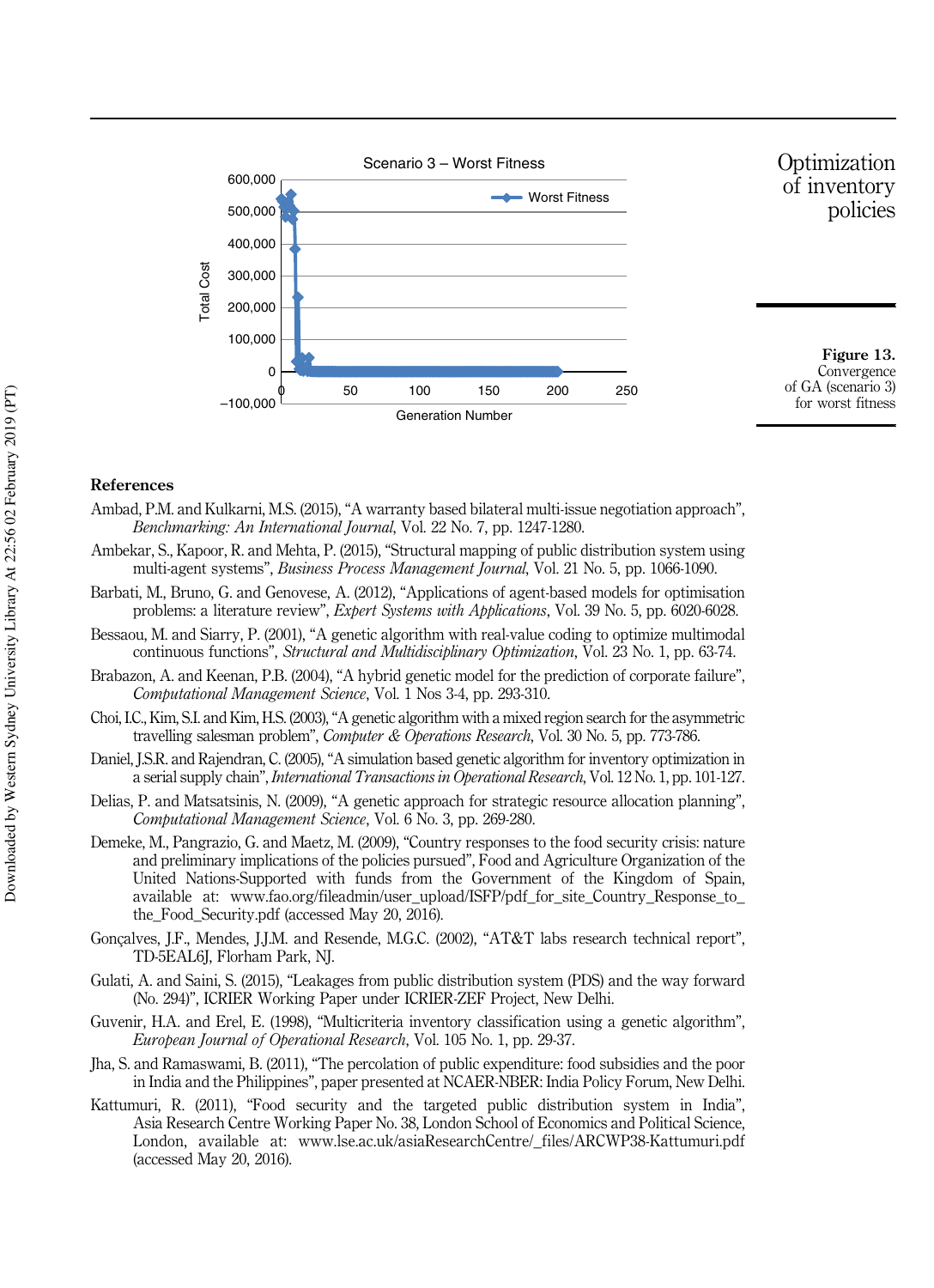- Keramati, A. and Eldabi, T. (2011), "Supply chain integration: modelling approach", *Proceedings of European, Mediterranean & Middle Eastern Conference on Information Systems*, *Athens*, *May 30-31*.
- Khera, R. (2011), "India's public distribution system: utilisation and impact.", *The Journal of Development Studies*, Vol. 47 No. 7, pp. 1038-1060.
- Krejci, C. and Beamon, B. (2012), "Modelling food supply chains using multi-agent simulation", *Winter Simulation, Proceedings of Conference in Berlin, 2012*, *December 9-12*, pp. 1-12, doi: 10.1109/ WSC.2012.6465157.
- Kumar, S. and Nigmatullin, A. (2011), "A system dynamics analysis of food supply chains case study with non-perishable products", *Simulation Modelling Practice and Theory*, Vol. 19 No. 10, pp. 2151-2168.
- Labarthe, O., Espinasse, B., Ferrarini, A. and Montreuil, B. (2007), "Toward a methodological framework for agent-based modelling and simulation of supply chains in a mass customization context", *Simulation Modelling Practice and Theory*, Vol. 15 No. 2, pp. 113-136.
- Li, J., Zhai, J., Chen, Y. and Liu, S. (2010), "System dynamic simulation approach for supply chain with capability limit", *Journal of Computers*, Vol. 5 No. 7, pp. 1125-1132.
- Lowe, T. and Perckel, P. (2004), "Decision technologies for agribusiness problems: a brief review of selected literature and call for research", *Manufacturing & Service Operations Management*, Vol. 6 No. 3, pp. 201-208.
- Mane, P. (2006), "Targeting the poor or poor targeting: a case for strengthening the public distribution system of India", *Journal of Asian and African Studies*, Vol. 41 No. 4, pp. 299-317.
- Murthy, R. and Ramanayya, T. (2007), "Procurement policy for Food Corporation of India modifications and implications", Working Paper No. 250, Indian Institute of Management, Bangalore, available at: www.iimb.ernet.in/research/sites/default/files/WP.IIMB\_.250.pdf (accessed May 20, 2016).
- Nagavarapuy, S. and Sekhriz, S. (2011), "Who is targeted by India's targeted public distribution system?", available at: www.stanford.edu/group/SITE/archive/SITE\_2011/2011\_segment\_2/2011\_ segment\_2\_papers/nagavarapu.pdf (accessed May 20, 2016).
- Nagavarapuy, S. and Sekhriz, S. (2012), "Informal monitoring mechanisms in public service delivery: evidence from the public distribution system in India", available at: http://people.virginia.edu/ ~ss5mj/UP\_TPDS.pdf (accessed May 20, 2016).
- Nagpal, M. and Kumar, A. (2012), "Grain losses in India and government policies", *Quality Assurance and Safety of Crops & Foods*, Vol. 4 No. 3, p. 143, doi: 10.1111/j.1757-837X.2012.00150.x.
- National Food Security Act (2013), "National Food Security Act, 2013-Gazette of India", available at: www.egazette.nic.in/WriteReadData/2013/E\_29\_2013\_429.pdf (accessed May 26, 2016).
- NSSO Survey (2013), "Public distribution system and other sources of household consumption", NSS Report No. 545, NSS 66th Round, National Statistical Organization, Ministry of Statistics ad Programme Implementation, Government of India, New Delhi, July 2009–June 2010.
- Östermark, R. (2004), "A multipurpose parallel genetic hybrid algorithm for non-linear non-convex programming problems", *European Journal of Operational Research*, Vol. 152 No. 1, pp. 195-214.
- Paul, B. and Rajendran, C. (2011), "Rationing mechanisms and inventory control-policy parameters for a divergent supply chain operating with lost sales and costs of review", *Computers & Operations Research*, Vol. 38 No. 8, pp. 1117-1130.
- Ramaswami, B. (2002), "Efficiency and equity of food market interventions", *Economic and Political Weekly*, Vol. 37 No. 123, pp. 1129-1135.
- Razi, F.F. and Shariat, S.H. (2017), "A hybrid grey based artificial neural network and C&R tree for project portfolio selection", *Benchmarking: An International Journal*, Vol. 24 No. 3, pp. 651-665.
- Report of High Level Committee (2015), "Reorienting the role and restructuring of food corporation of India (FCI)", available at: http://fci.gov.in/app/webroot/upload/News/Report% 20of%20the%20High%20Level%20Committee%20on%20Reorienting%20the%20Role%20 and%20Restructuring%20of%20FCI\_English.pdf (accessed May 20, 2016).
- Swaminathan, J., Smith, S. and Sadeh, N. (1998), "Modelling supply chain dynamics: a multi-agent approach", *Decision Sciences*, Vol. 29 No. 3, pp. 607-632.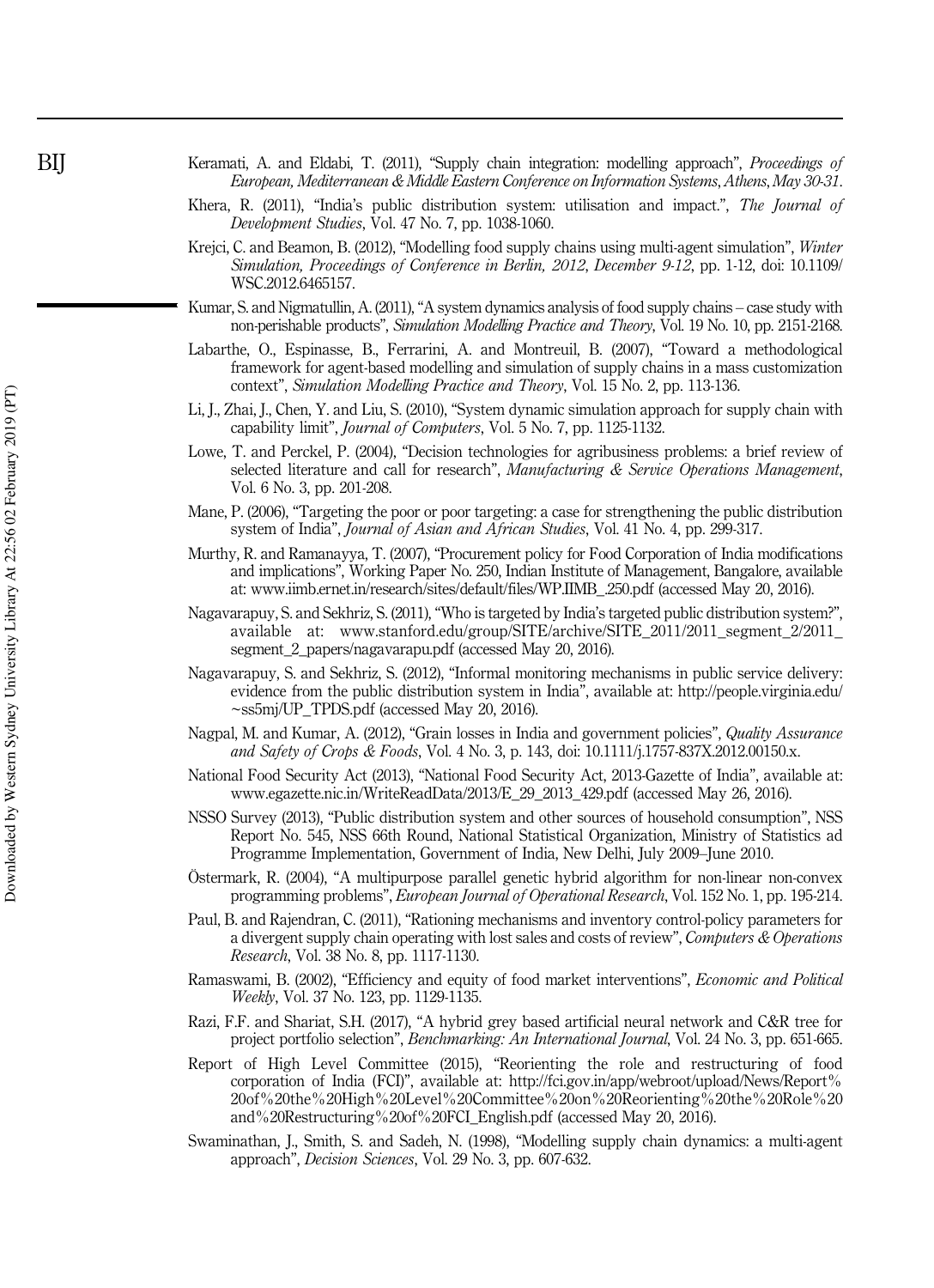- Tokgöz, E., Alwazzi, S. and Trafalis, T.B. (2015), "A heuristic algorithm to solve the single-facility location routing problem on Riemannian surfaces", *Computational Management Science*, Vol. 12 No. 3, pp. 397-415.
- Van der Vorst, J.G., Beulens, A.J. and van Beek, P. (2000), "Modelling and simulating multi-echelon food systems", *European Journal of Operational Research*, Vol. 122 No. 2, pp. 354-366.
- Vlajic, J.V., Van Lokven, S.W.N., Haijema, R. and Van der Vorst, J.G.A.J. (2013), "Using vulnerability performance indicators to attain food supply chain robustness", *Production Planning & Control: The Management of Operations*, Vol. 24 Nos 8-9, pp. 785-799.

#### Appendix 1. Mathematical representations of the events at Fair Price Shop (FPS)

#### Notations used

 $\beta_{ij}$  = Base stock level of food grains at FPS *j* of *i*th issue center at time ( $j = 1, 2, ..., n_f$  *ps*<sub>*i*</sub>), where  $n_fps_i$  = number of fair price shops in *i*th issue center:

- $O_i(t) =$  Opening stock of food grains at FPS *i* of *i*th issue center at time *t*.
- $CS_{ii}(t) = \text{Closing stock of food grains at FPS } j \text{ of } it$  issue center at time *t*.
- $QR_{ii}(t) =$  Quantity of food grains received by FPS *j* from issue center *i* at time *t*.
- $D_{ai}(t) =$ Quantity of food grains issued to AAY card holder *a* by FPS *j* at time *t*.
- $D_b(t) =$ Quantity of food grains issued to BPL card holder *b* by FPS *j* at time *t*.
- $D_c(t) =$ Quantity of food grains issued to APL card holder *c* by FPS *j* at time *t*.
- $Q_i(t) = Q_i(t)$  of food grains issued at FPS *j* of issue center *i*th at time *t*.
- $QB<sub>ii</sub>(t) =$ Quantity of food grains back ordered by FPS *j* of *i*th issue center at time *t*.
- $QO<sub>ii</sub>(t) = Q$ uantity of food grains ordered by FPS *j* of *i*th issue center at time *t*.
- $I_{ii}$  = Average on-hand inventory at the *j*th FPS of *i*th issue center.
- $B_{ii}$  = Average backorder at the *j*th FPS of *i*th issue center.

Opening stock:

$$
O_{ij}(t) = CS_{ij}(t-1). \tag{A1}
$$

Quantity received:

$$
QR_{ij}(t) = QI_{ij}(t-1). \tag{A2}
$$

Quantity issued:

$$
QI_{ij}(t) = \sum_{a=1}^{n} D_{aj}(t) + \sum_{b=1}^{n} D_{bj}(t) + \sum_{c=1}^{n} D_{cj}(t),
$$
\n(A3)

$$
if \left(\sum_{a=1}^n D_{aj}(t) + \sum_{b=1}^n D_{bj}(t) + \sum_{c=1}^n D_{cj}(t)\right) \leq O_{ij}(t).
$$

Otherwise:

$$
QI_{ij}(t) = O_{ij}(t). \tag{A4}
$$

**Optimization** 

of inventory policies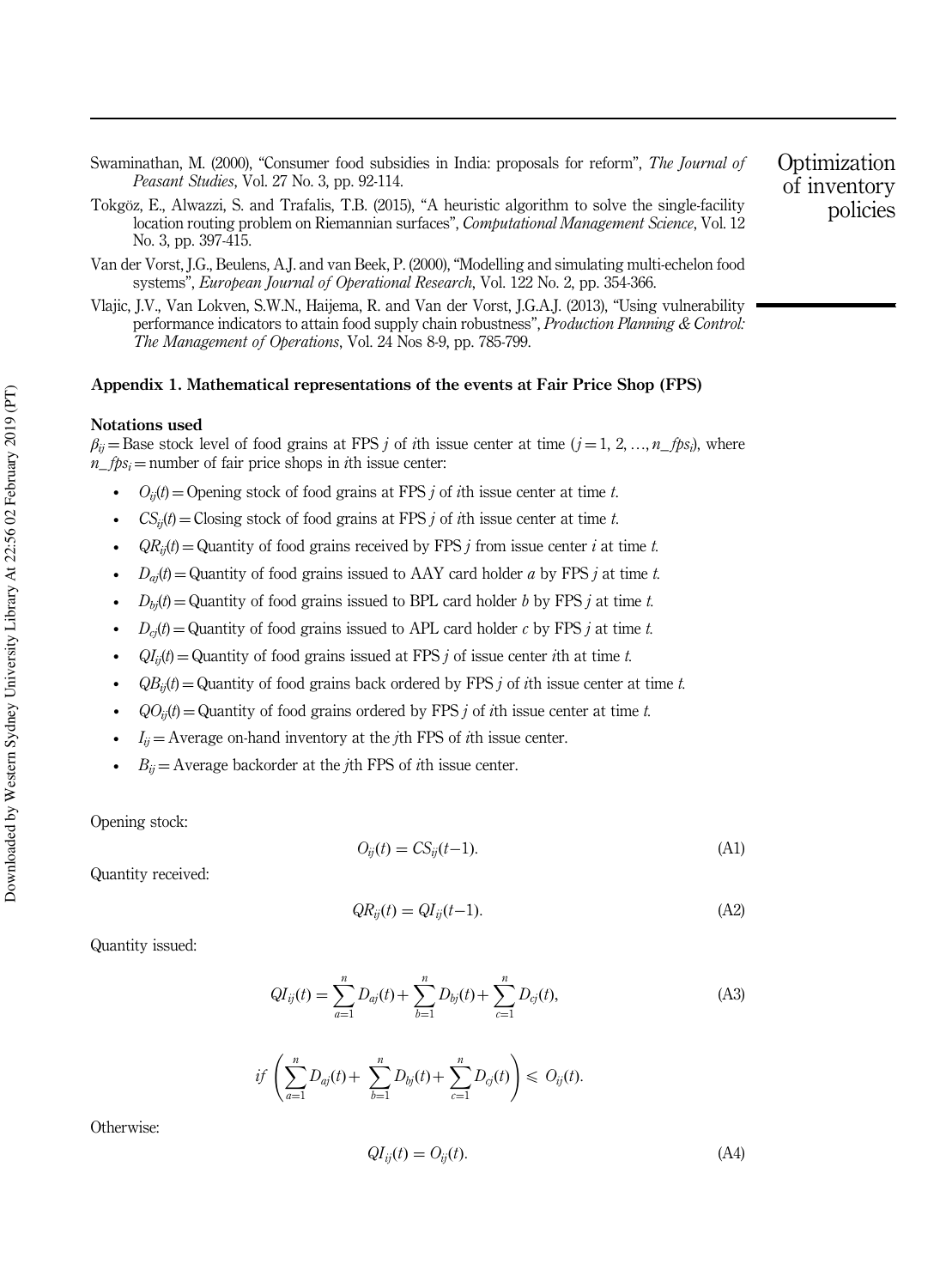Quantities backordered:

$$
QB_{ij}(t) = \left(\sum_{a=1}^{n} D_{aj}(t) + \sum_{b=1}^{n} D_{bj}(t) + \sum_{c=1}^{n} D_{cj}(t)\right) - QI_{ij}(t). \tag{A5}
$$

Closing stock:

$$
CS_{ij}(t) = O_{ij}(t) + QR_{ij}(t) - QI_{ij}(t). \tag{A6}
$$

Quantity ordered:

$$
QO_{ij}(t) = \beta_{ij} - CS_{ij}(t). \tag{A7}
$$

$$
if\; CS_{ij}(t) \leq \; \beta_{ij}.
$$

Otherwise:

$$
QO_{ij}(t) = 0. \tag{A8}
$$

#### Appendix 2. Mathematical representations of the events at issue center

#### Notations used

 $\beta_i =$ Base stock level of food grains at issue center *i* at time  $(i = 1, 2, ..., n$ <sub>*ic*</sub>), where, *n*<sub>*ic*</sub> = number of issue centers:

- $O_i(t) =$  Opening stock of food grains at issue center *i* at time *t*.
- $CS_i(t) = \text{Closing stock of food grains at issue center } i \text{ at time } t.$
- *QR<sub>ki</sub>*(*t*) = Quantity of food grains received by issue center *i* from storage depot *k* at time  $t$  ( $k = 1$ ,  $2, \ldots, o$ , where  $o =$  number of storage depots.
- $QI_k(t) = Q$ uantity of food grains issued to *i*th issue center from *k*th storage depot at time *t*.
- $QI_i(t) = \text{Total quantity of food grains issued at issue center } i \text{ at time } t.$
- $QB_i(t) = \text{Quantity of food grains back ordered by issue center *i* at time *t*.$
- $QO_k(t) =$ Quantity of food grains ordered by issue center *i* to *k*th storage depot at time *t*.
- $I_i =$  Average on-hand inventory at the *i*th issue center.
- $B_i =$  Average backorder at the *i*th issue center.

Opening stock:

$$
O_i(t) = CS_i(t-1). \tag{A9}
$$

Quantity received:

$$
QR_{ki}(t) = QI_{ki}(t-1). \tag{A10}
$$

Quantity issued:

$$
QI_{ki}(t) = QO_{ki}(t-1) \qquad \text{if } QO_{ki}(t-1) \leqslant O_i(t). \tag{A11}
$$

Otherwise:

$$
QI_{ki}(t) = O_i(t). \tag{A12}
$$

$$
QI_i(t) = \sum_{i=1}^{n_{\text{L}} i} QI_{ki}(t). \tag{A13}
$$

BIJ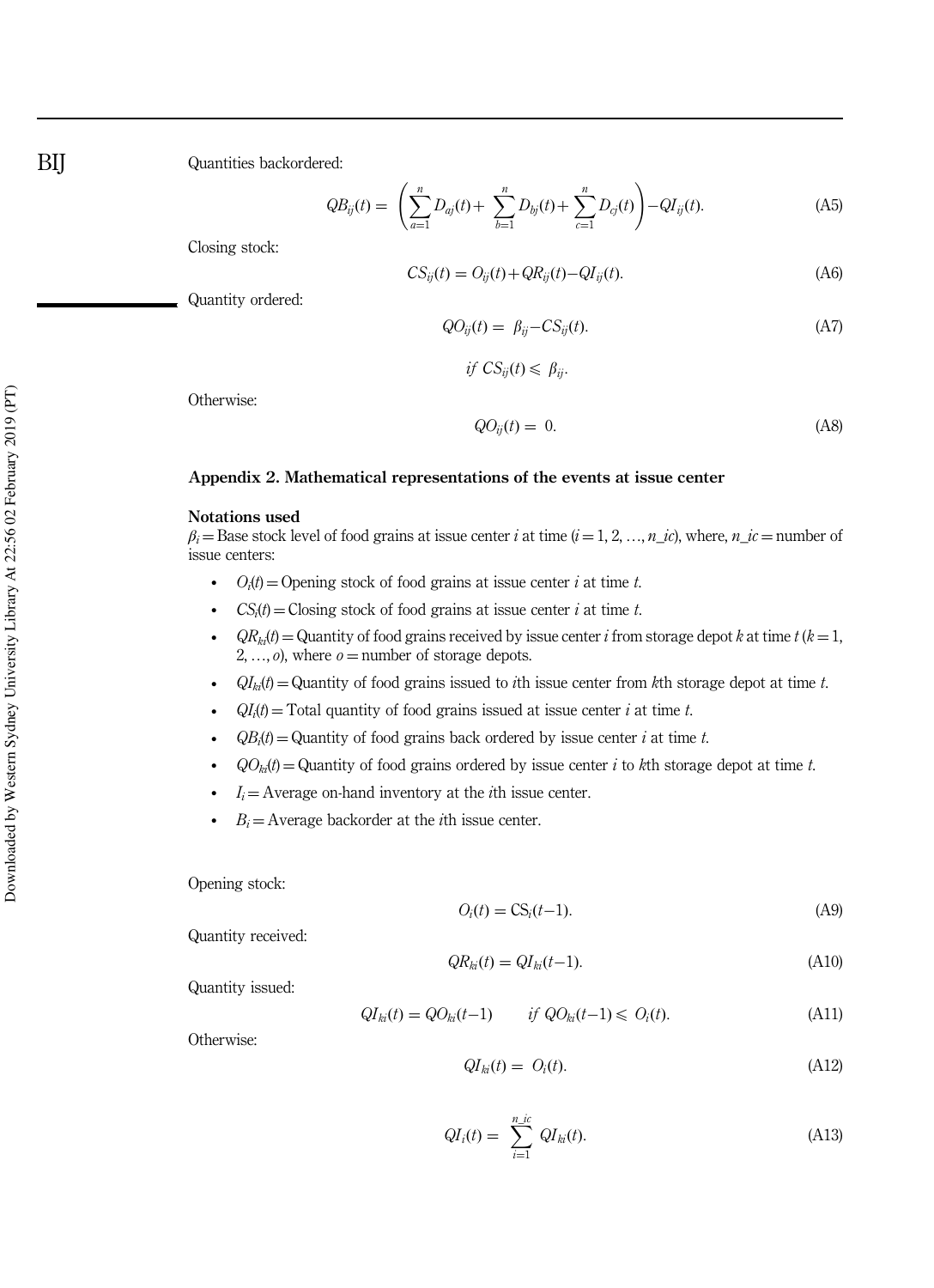Downloaded by Western Sydney University Library At 22:56 02 February 2019 (PT) Downloaded by Western Sydney University Library At 22:56 02 February 2019 (PT) Quantities backordered:

$$
QB_i(t) = QQ_{ki}(t-1) - QI_i(t).
$$
 of inventory policies

Optimization

Closing stock:

$$
CS_i(t) = O_i(t) + QR_{ki}(t) - QI_i(t). \tag{A15}
$$

Quantity ordered:

$$
QO_{ki}(t) = \beta_i - CS_i(t) \qquad \text{if } CS_i(t) \leq \beta_i. \tag{A16}
$$

Otherwise:

$$
QO_{ki}(t) = 0. \tag{A17}
$$

#### Appendix 3. Mathematical representations of the events at the storage depot

#### Notations used

- $O_k(t) = \text{Opening stock of food grains at storage depot } k \text{ at time } t.$
- $CS_k(t) = \text{Closing stock of food grains at storage depot } k \text{ at time } t.$
- $QI_{ki}(t) = Q$ uantity of food grains issued at storage depot *k* to issue center *i* at time *t*.
- $QI_k(t) = \text{Total quantity of food grains issued at storage depot } k \text{ at time } t.$
- $QB_k(t) = \text{Quantity of food grains back ordered by storage depot k at time t.}$
- $I_k = \text{Average on-hand inventory at the } k\text{th storage depot.}$
- $B_k =$  Average backorder at the *k*th storage depot.

Opening stock:

$$
O_k(t) = CS_k(t-1). \tag{A18}
$$

Quantity issued:

$$
QI_{ki}(t) = QO_{ki}(t-1) \qquad if \ QO_{ki}(t-1) \leqslant O_k(t). \tag{A19}
$$

Otherwise:

$$
QI_{kj}(t) = O_i(t). \tag{A20}
$$

$$
QI_k(t) = \sum_{i=1}^n QI_{ki}(t). \tag{A21}
$$

Quantities backordered:

$$
QB_k(t) = QQ_{ki}(t-1) - QI_k(t).
$$
\n(A22)

Closing stock:

$$
CS_k(t) = O_k(t) - QI_i(t). \tag{A23}
$$